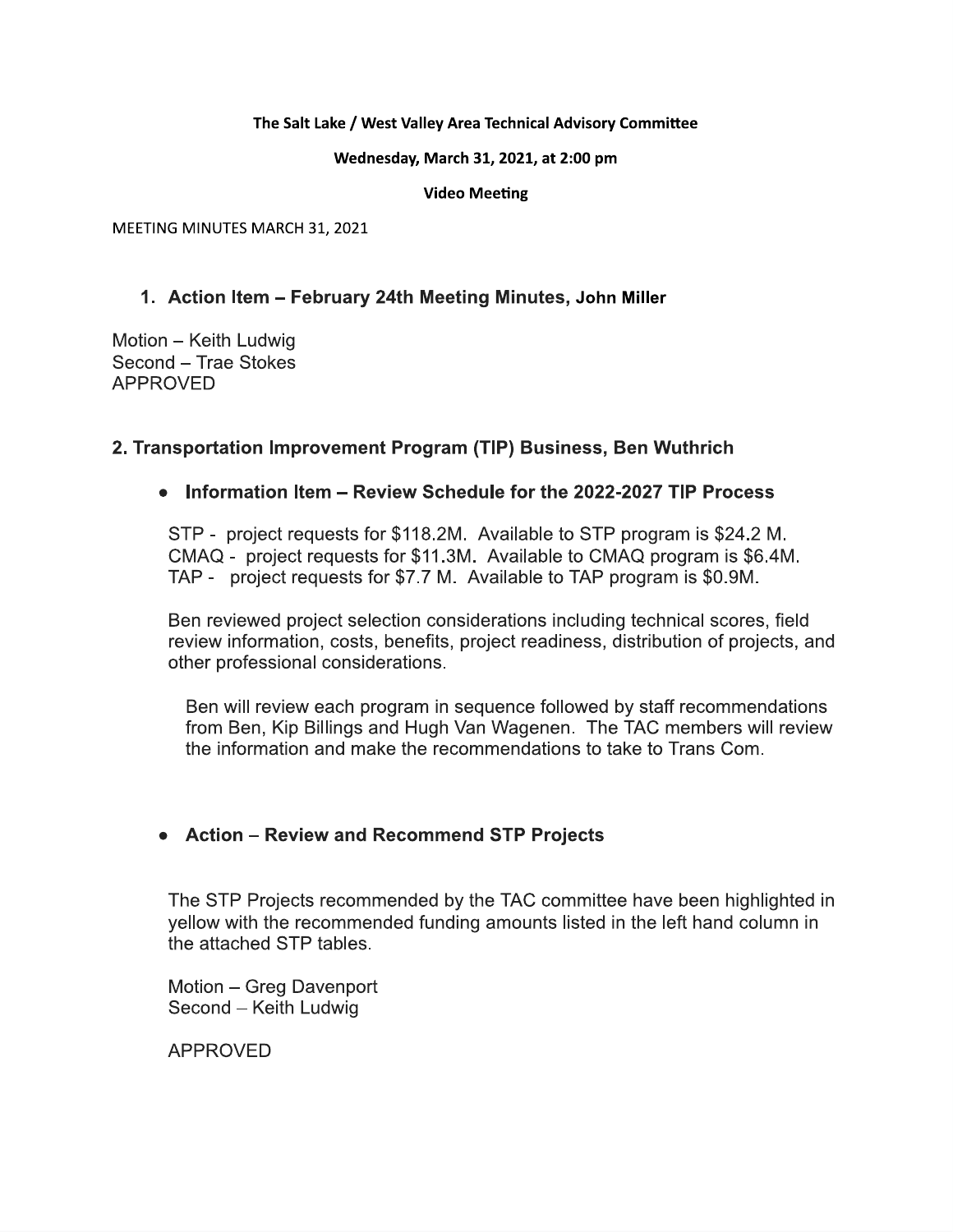# • Action - Review and Recommend CMAQ Projects

The CMAQ projects recommended by the TAC committee have been highlighted in yellow with the recommended funding amounts listed in the left hand column in the attached CMAQ tables.

Motion - Keith Ludwig Second - Trae Stokes **APPROVED** 

## • Action - Review and Recommend TAP Projects

The TAP projects recommended by the TAC committee have been highlighted in yellow with the recommended funding amounts listed in the left hand column in the attached TAP tables.

Motion - Alma Haskell Second - Trae Stokes **APPROVED** 

### 3. Other Business, John Miller

Next meeting  $-$  May 26, 2021

Recommendations will be presented to each of the County COGs for information and reviewed and approved by TransCom before being presented to the WFRC Council for final approval.

### **Meeting Participants**

Ryan Kump was in attendance representing Sandy City Public Works.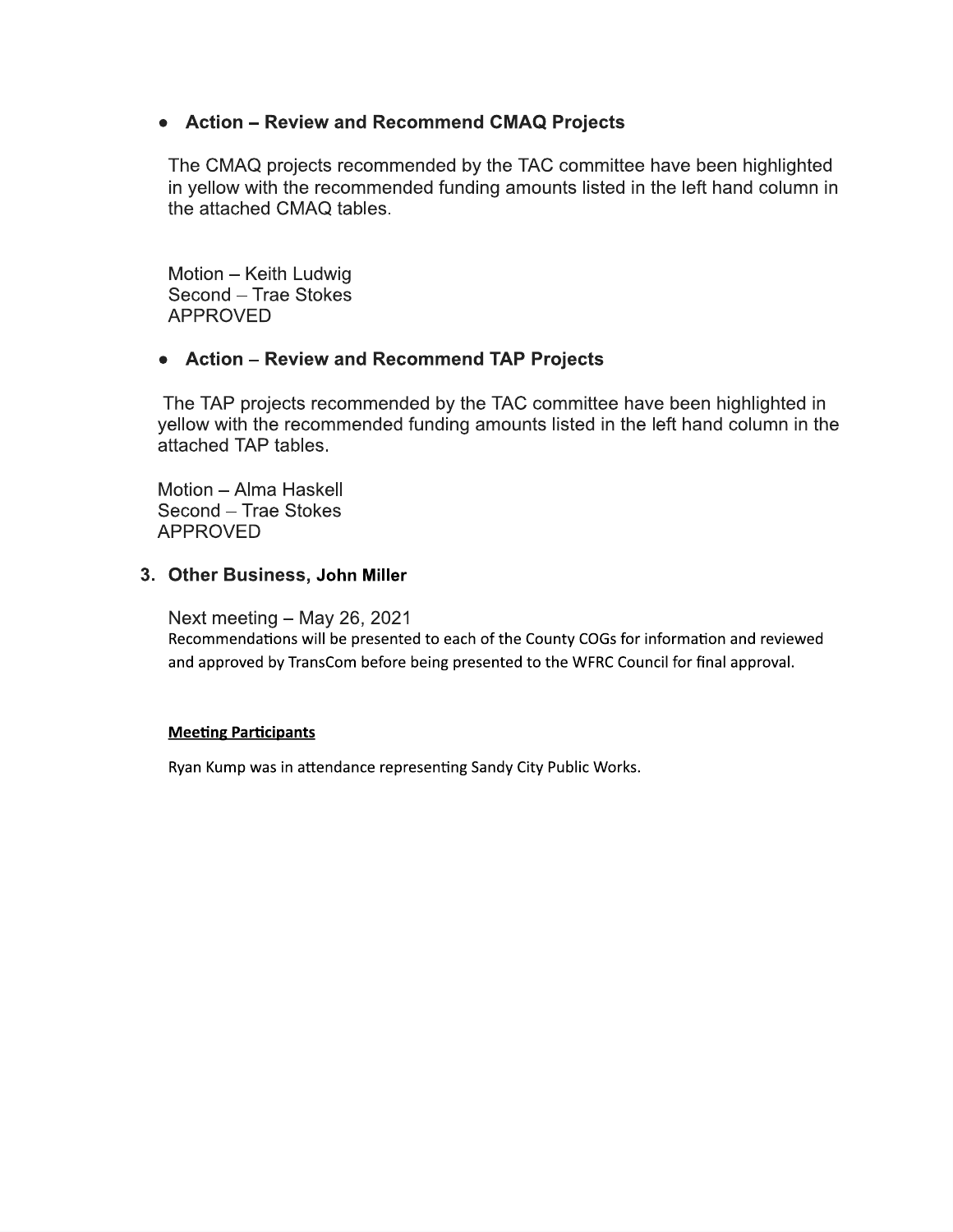| $\blacksquare$  | Participants (37)              |           | ×<br>□ |
|-----------------|--------------------------------|-----------|--------|
|                 | Q Find a participant           |           |        |
| TS              | <b>Trae Stokes</b>             |           | ∦ ⊄    |
| AG              | Adam Ginsberg                  |           | ∦ ⊄    |
| В.              | Ben                            |           | ∦ ⊄    |
| BI              | <b>BMoore's iPhone</b>         |           | ∦ ⊄    |
| <b>BW</b>       | <b>Britney Ward</b>            |           | ∦ ⊄    |
| cw              | Coby Wilson                    |           | ∦ ⊄    |
| c.              | czawislak                      |           | ∦ ⊄    |
|                 | Dan Tracer                     |           | ∦ ⊄    |
|                 | Dennis Pay                     |           | ∦ ⊄    |
| GS              | <b>Gabriel Shields</b>         |           | ∦ ⊄    |
| GD              | Greg Davenport                 |           | ∦ ⊄    |
| ď               | Jonathan Knight                |           | ∦ ⊄    |
| KL              | Keith Ludwig                   |           | ∦ ⊄    |
| MG              | Madeline Galang                |           | ∦ ⊄    |
| MG              | Madeline Galang                |           |        |
| <b>MS</b>       | Mark Stephens - Salt Lake City |           | ∦∽ ⊽∆  |
|                 | Michael Fazio                  |           | % 龙    |
| R               | RWillardson                    |           | ⊯ ≸    |
| sandy           | Sandy City Public Works        |           | ⊯ ≇    |
| TH <sub>1</sub> | <b>Todd Hammond</b>            |           | ⊯ ≇    |
| TL.             | <b>Tyler Laing</b>             |           | ∦ ≮    |
| <b>WT</b>       | <b>Wendy Thomas</b>            |           | ⊯ ⊄    |
|                 | Invite                         | Unmute Me |        |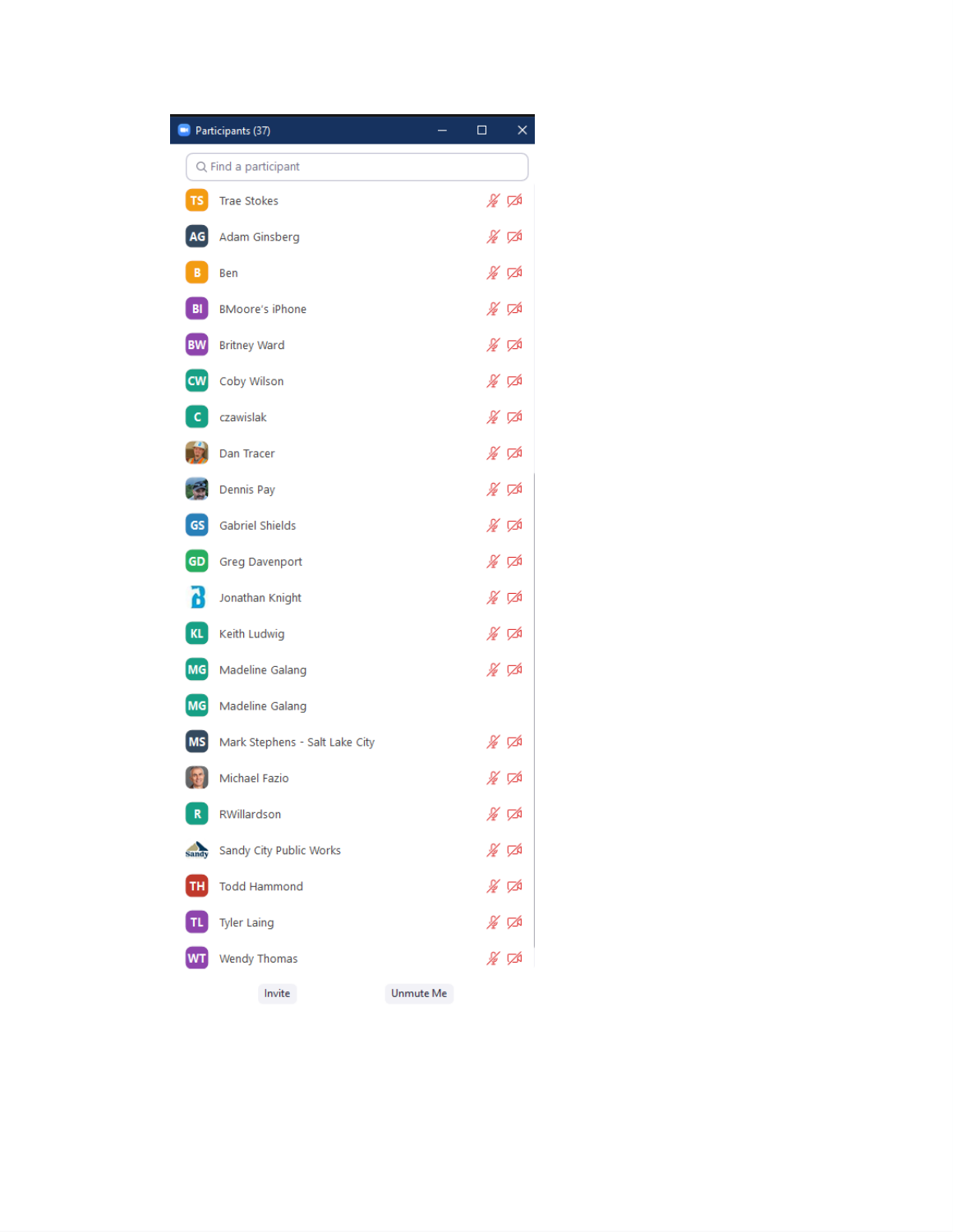|            | Participants (37)               |           |                                  | ×    |
|------------|---------------------------------|-----------|----------------------------------|------|
|            | Q Find a participant            |           |                                  |      |
| KB         | Kip Billings, WFRC (Me)         |           | ∦ ⊡                              |      |
|            | Rosie Hernandez (Host)          |           | ⊙ ∦ ⊄                            |      |
| <b>HV</b>  | Hugh Van Wagenen                |           | ◘ ∦ ા                            |      |
| в          | <b>Ben Wuthrich</b>             |           |                                  | ⊕ ⊡≀ |
| AH         | Alma Haskell                    |           | ∦ ಮ                              |      |
| BR         | Becka Roolf   SLC               |           | $\mathscr{L} \subset \mathbb{R}$ |      |
| BT         | <b>Bryce Terry</b>              |           | ∦ ⊄                              |      |
| DJ         | Dan Johnson                     |           | ∦ ಯ                              |      |
| GF         | <b>Grant Farnsworth</b>         |           | ∦ ⊄                              |      |
|            | Helen Peters   Salt Lake County |           | ∦ ⊄                              |      |
|            | Jeremy Nielson                  |           | ∦ ⊄                              |      |
| JM         | John Miller, Millcreek          |           | ∦ ⊡                              |      |
| JS         | Julianne Sabula                 |           | ∦ ⊄                              |      |
| KD         | Kerry Doane                     |           | ∦ ા                              |      |
|            | Miranda Jones Cox               |           | ⊯ ⊄                              |      |
| ${\sf TS}$ | Trae Stokes                     |           | ⊯ ≮                              |      |
| AG         | Adam Ginsberg                   |           | ∦ ⊄                              |      |
| в          | Ben                             |           | ∦ ⊄                              |      |
| BI         | <b>BMoore's iPhone</b>          |           | ∦ ⊄                              |      |
| <b>BW</b>  | <b>Britney Ward</b>             |           | ∦ ⊄                              |      |
| <b>CW</b>  | Coby Wilson                     |           | ∦∽ ⊄                             |      |
|            | czawislak                       |           | ∦ ⊄                              |      |
|            | Invite                          | Unmute Me |                                  |      |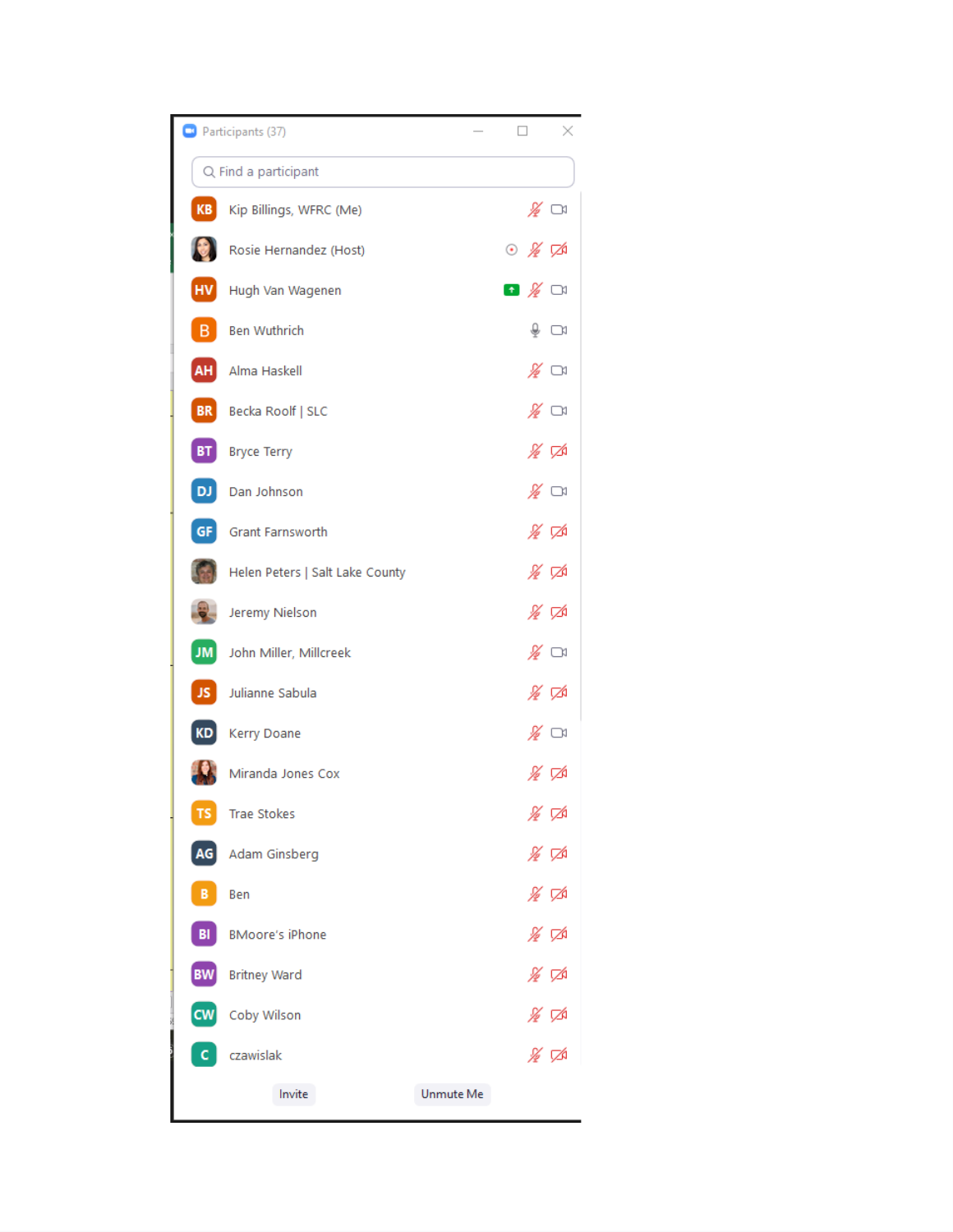| Recommended Funding | List           | š                                                         | UDOT Region             | County<br>City                                            | Agency                 | Funding Type                      |                                                                                                                                       |                                                     | ۴                                                  | Project Improvement   | <b>Type of Project</b> | Func Class              | Project Length | <b>Description</b>                                                                                                                                                                                                                                                                                                                                                                                   | Estimated Project<br>Cost<br>2025 | Requested<br>Federal Funds           | Local Funds                                  | Projects Submitted      | <b>Sponsor Priority</b><br><b>Access to Opportuni</b>                      | Facility Condition/<br>Management Practio | Benefit Cost | TDM<br>ation, TSM/    | <b>Delay Reduction</b> | <b>ITOWER Print</b><br>∣ة                        | <b>Traffic Value</b>                                     | ige Dai<br>Existing Ave                                                |        | Existing Volume/ | Total        | Weighted                                                            |
|---------------------|----------------|-----------------------------------------------------------|-------------------------|-----------------------------------------------------------|------------------------|-----------------------------------|---------------------------------------------------------------------------------------------------------------------------------------|-----------------------------------------------------|----------------------------------------------------|-----------------------|------------------------|-------------------------|----------------|------------------------------------------------------------------------------------------------------------------------------------------------------------------------------------------------------------------------------------------------------------------------------------------------------------------------------------------------------------------------------------------------------|-----------------------------------|--------------------------------------|----------------------------------------------|-------------------------|----------------------------------------------------------------------------|-------------------------------------------|--------------|-----------------------|------------------------|--------------------------------------------------|----------------------------------------------------------|------------------------------------------------------------------------|--------|------------------|--------------|---------------------------------------------------------------------|
|                     |                |                                                           |                         |                                                           |                        | Salt Lake\ West Valley Urban Area |                                                                                                                                       |                                                     |                                                    |                       |                        |                         |                |                                                                                                                                                                                                                                                                                                                                                                                                      |                                   |                                      |                                              |                         |                                                                            |                                           |              |                       |                        |                                                  |                                                          |                                                                        |        |                  |              |                                                                     |
| 736,517             | $\mathbf{1}$   | $S_STP_16$                                                | $\mathbf{a}$            | Salt Lake City M<br>Salt Lake                             | UDOT TOC               | $\overline{\text{SP}}$            | <b>Traffic Signal</b><br><b>Priority/Preemption for</b><br><b>Transit, Freight,</b><br><b>Emergency Veh. and</b><br><b>Snow Plows</b> |                                                     |                                                    | or ITS<br><b>ATMS</b> | $\sigma$               | Principal Arterial      |                | This project will expand connected vehicle technology to additional key corridors in<br>the Ogden/Layton Metro Area. This technology has proven effective in optimizing<br>transit movement and snowplow operations on multiple corridors in Salt Lake and<br>Utah counties. This project will further expand benefits to freight movement.                                                          | ,000<br>$\leftrightarrow$         | 736,517<br>$\leftrightarrow$         | 53,403<br>$\leftrightarrow$                  | $\bullet$               | 6.00                                                                       | $\vert$ 2.50 $\vert$                      | 15.00        | 18.67 0.00            |                        |                                                  | $\begin{array}{ c c } \hline 4.00 \\ \hline \end{array}$ | 5.00                                                                   | 6.00   | 2.00             | $62.5$ 63.69 |                                                                     |
|                     | 2 <sub>2</sub> | $SIP_118$                                                 | $\mathbf{a}$            | Salt Lake                                                 | ity,                   | $\overline{\text{SP}}$            | 9000 South 700 West<br><b>Southbound Dual Left</b><br><b>Lanes</b>                                                                    | $\frac{1}{2}000$                                    | 8800 South                                         | Intersections         | <b>Dec</b>             | or Arterial<br><b>E</b> | 6              | 700 West has and will continue to see heavily increasing traffic demands with existing<br>and planned future developments in Sandy and Midvale Cities. Classified as a major<br>collector road, 700 West currently sees an ADT of 8,820. Per the Hales View 78 TIS,<br>the 700 W 9000 S signal will fail by 2025 unless mitigation is done.                                                          | 6,831,                            | 5,729,729<br>$\leftrightarrow$       | 416,071<br>$\bullet$                         |                         | $\begin{array}{ c c c c c } \hline \textbf{1} & \textbf{3.33} \end{array}$ | 4.00                                      | 15.00        | $\vert$ 10.67 $\vert$ | $\boxed{10.00}$        | 8.57                                             | 4.00                                                     | 5.00                                                                   |        | 1.00             | 63           | $\begin{array}{ c c }\n\hline\n\textbf{63.57}\n\end{array}$         |
|                     | 3 <sup>1</sup> | $S_{SIP_1/2}$                                             | $\mathbf{N}$            | Salt Lake<br>Millcreek                                    | Millcreek              | $\overline{\text{SP}}$            | <b>1300 East: 4220 South to</b><br>4500 South                                                                                         | <b>1220 South</b>                                   | 4500 South                                         | Other STP             | Reco                   | Minor Arterial          |                | 1300 East is a major North/South cooridor through the East side of the Salt Lake<br>Valley. This project will create a safer environment for all users including the<br>construction of missing curb & gutter, sidewalk, OHFB, ADA ramps, pavement<br>resurfacing (2" mill/replacement) enhanced bus stops, and replacement of failing<br>storm drain along 1300 East from 4220 South to 4500 South. | 485,800                           | 3,249,811<br>$\leftrightarrow$       | 235,989<br>$\bullet$                         | $2-1$                   | $1 \t 4.67$                                                                | 22.50                                     | 16.00        | 0.00                  | $\vert$ 0.00           | $\begin{array}{ c c }\n\hline\n\end{array}$ 4.76 | $\begin{array}{ c c c }\n\hline\n2.00\n\end{array}$      | 5.00                                                                   |        | 1.00             | 43.5 57.93   |                                                                     |
|                     |                | $\overline{27}$<br>$S_2$ $STP_2$                          | $\mathbf{a}$            | West Jordan<br>Salt Lake                                  | UDOT TOC               | $\overline{\text{SP}}$            | <b>Salt Lake City Metro -</b><br><b>Signal Timing and</b><br><b>Optimization 120-200</b><br><b>Signals</b>                            | <b>S New Bingh<br/>y at 5600 We</b><br>yp. Corridor | 800 South at 1                                     | ctions & Si           | ations<br>$\sigma$     | Principal Arterial      | 4.74           | The UDOT TMD is applying for CMAQ and STP funds for traffic signal operations.<br>These proposed traffic signal optimization projects would retime signalized<br>intersections across multi-jurisdictional boundaries. Optimizing traffic signal<br>operations reduce air pollution by reducing vehicle delay at signalized intersections.                                                           | 600,000<br>$\leftrightarrow$      | 559,380<br>$\leftrightarrow$         | 40,620<br>$\leftrightarrow$                  | $\overline{\mathbf{0}}$ | $1 \t 4.67$                                                                | 2.00                                      | 15.00        |                       | 10.67 10.00            | 2.86                                             | 4.00                                                     | 5.00                                                                   | 6.00   | 1.00             | 56           | $\begin{array}{ c c } \hline \textbf{5} & 56.19 \hline \end{array}$ |
|                     | 5 <sub>1</sub> | $\mathbf{H}$<br>$\overline{\mathbf{S}}$<br>$\overline{u}$ | $\mathbf{a}$            | $\left(\frac{5}{5}\right)$<br> z <br>Salt Lal<br>Salt Lak |                        | $\overline{\mathbf{s}}$           | <b>700 North Corridor</b><br><b>Transformation</b>                                                                                    | $\mathbf{r}$<br>2200 W                              | ud (1700<br>Redwood Ro<br>W)                       | E<br>Other            | Rec                    | erial<br>Minor Arte     | 0.74           | A Salt Lake City corridor transformation and rebuild of 700 North will increase user<br>safety and mobility and increase connectivity for low income residents and I-215<br>commuters to opportunities clustered on 2200 West, the airport, and Inland Port. The<br>new design accommodates increased truck traffic and active transportation.                                                       | ್ದಿ<br>$\leftrightarrow$          | $\frac{1}{2}$<br>3,000,<br>$\bullet$ | $\frac{1}{2}$<br>1,680,<br>$\leftrightarrow$ |                         | 8.00                                                                       | 12.50                                     | 16.00        | 6.00                  | $\vert$ 0.00           | 4.76                                             | $\begin{array}{ c c } \hline 3.00 \\ \hline \end{array}$ | $\begin{array}{ c c c c c } \hline \text{5.00} & \text{ } \end{array}$ | 5.00   | 0.00             |              | $53.5$ 55.26                                                        |
|                     | 6 <sup>1</sup> | $\frac{8}{26}$<br>STP<br><u>්ත</u>                        | $\mathbf{N}$            | West Jordan<br>Salt Lake                                  | of West Jordan<br>City | $\overline{\mathbf{S}}$           | <b>7800 South Widening</b>                                                                                                            | <b>NNC</b>                                          | $U-III$                                            | Widening              | Capac                  | Principal Arterial      |                | The project will widen 7800 South from an existing two lane roadway to a full 5 lanes<br>with shoulders from 6200 West to MVC and from MVC to 6700 West. Water utilties<br>will be placed at City cost. Street lighting will be funded separately.                                                                                                                                                   | 5,234,500<br>$\leftrightarrow$    | 2,000,000<br>$\leftrightarrow$       | 145,232<br>$\leftrightarrow$                 | 7 <sup>1</sup>          | $2 \mid 3.00 \mid$                                                         | 3.00                                      | 15.00        | 8.00                  | $\vert$ 0.00           | $9.00$                                           | 4.00                                                     | 5.00                                                                   | 10.00  | 1.00             | 53           | $\begin{array}{ c c } \hline \textbf{53.00} \end{array}$            |
|                     |                | $\bullet$<br>$\overline{\text{SP}}$<br>$\overline{u}$     | $\overline{\mathbf{c}}$ | $\overline{a}$<br>Salt Lake<br>He                         | UDOT - Region 2        | $\frac{1}{2}$                     | <b>NB MVC; Rosecrest Rd.</b><br><b>Acceleration Lane</b>                                                                              |                                                     | 1300'<br>est Rd<br>pproximately<br>arth of Rosecre | Wide                  | $\bar{e}$              | Principal Arterial      |                | The project will provide a free right turn movement from Rosecrest to northbound<br>Mountain View Corridor. Currently there are delays in the westbound movement<br>from Rosecrest to the northbound movement to Mountain View Corridor.  This project<br>will reduce the delays thus improving air quality impacts, reduce idle times and<br>improve capacity.                                      | $\bullet$                         | 1,486,646<br>$\epsilon$              | 107,954<br>$\bullet$                         | $2-1$                   | $\vert$ 0.67                                                               | 3.00                                      | 15.00        | 10.67                 | $\vert$ 0.00           | 10.48                                            | $\begin{array}{ c c }\n\hline\n\end{array}$ 5.00         | $\vert$ 5.00                                                           | $7.00$ | 1.00             | 51           | $\begin{array}{ c c } \hline \quad 52.81 \\ \hline \end{array}$     |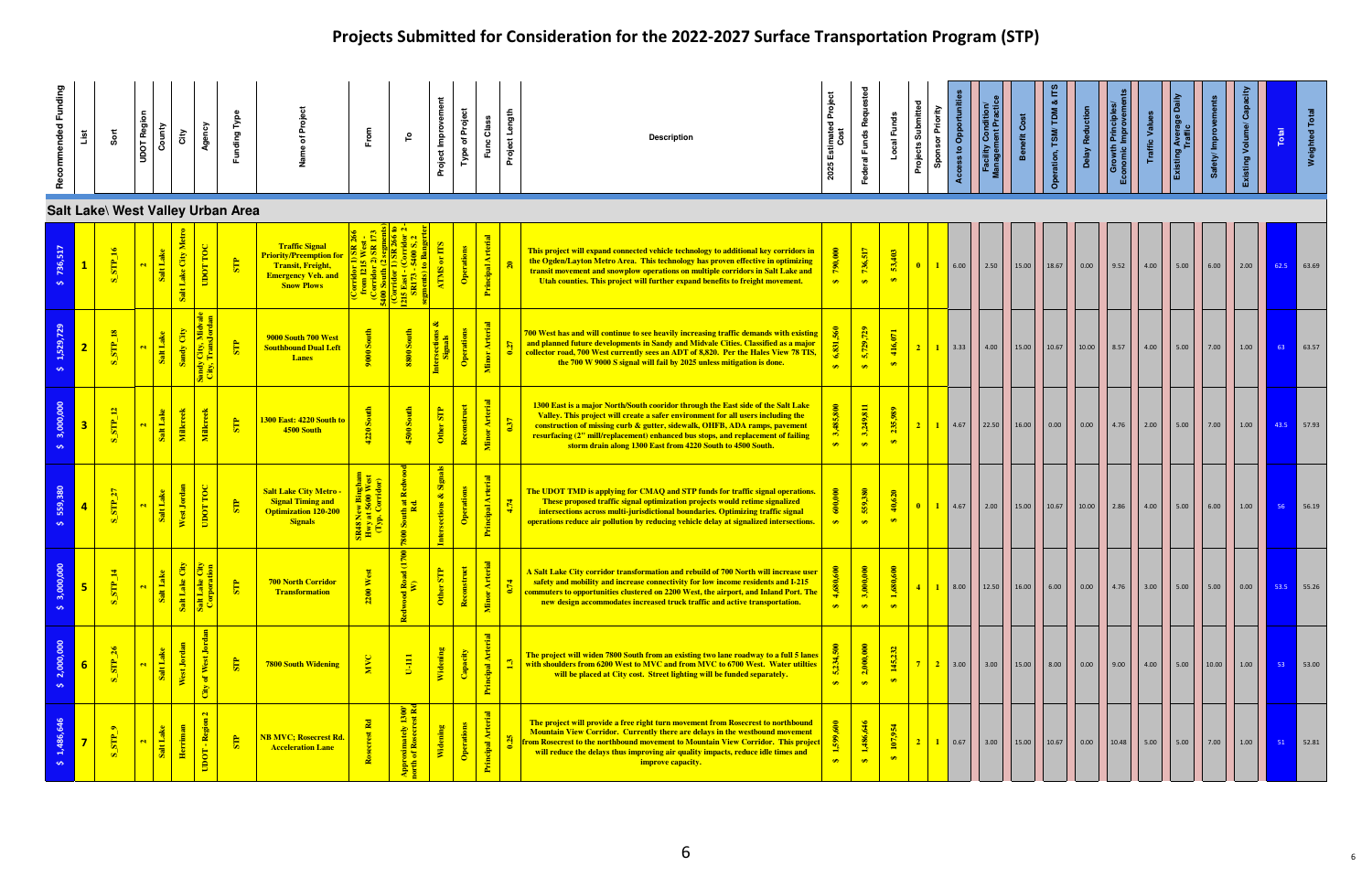| Recommended Funding | List                    | Sort                                         | UDOT Region<br>County     | City                            | Agency                          | Funding Type             |                                                                              | From                                                    | ۴                             | Project Improvement           | <b>Type of Project</b>   | Func Class                      | Project Length | <b>Description</b>                                                                                                                                                                                                                                                                                                                             | Estimated Project<br>Cost<br>2025 | Federal Funds Reque            | Local Funds                    | Projects Submitted | <b>Sponsor Priority</b><br><b>Access to Opportun</b> | <b>Facility Condition</b><br>Management Praction | Benefit Cost | TDM<br>ation, TSM/ | <b>Delay Reduction</b>                                                             | Growth Prin                                      | <b>Traffic Value</b>                              | age Dai<br>Existing Ave |       | Existing Volume/ | Total                                                            | Weighted             |
|---------------------|-------------------------|----------------------------------------------|---------------------------|---------------------------------|---------------------------------|--------------------------|------------------------------------------------------------------------------|---------------------------------------------------------|-------------------------------|-------------------------------|--------------------------|---------------------------------|----------------|------------------------------------------------------------------------------------------------------------------------------------------------------------------------------------------------------------------------------------------------------------------------------------------------------------------------------------------------|-----------------------------------|--------------------------------|--------------------------------|--------------------|------------------------------------------------------|--------------------------------------------------|--------------|--------------------|------------------------------------------------------------------------------------|--------------------------------------------------|---------------------------------------------------|-------------------------|-------|------------------|------------------------------------------------------------------|----------------------|
| 3,201,489           | $\overline{\mathbf{8}}$ | $S_STP$                                      | Salt Lake<br>$\mathbf{N}$ | City<br>West Valley             | West Valley City                | $\overline{\mathbf{SP}}$ | 3650 South<br><b>Reconstruction</b>                                          | 2700 We                                                 | 3200 West                     | Reconstruction                | Reconstruct              | Collector                       |                | 3650 South is an important collector into the very busy West Valley Intermodal Hub.<br>The road condition is very poor, and safety and mobility for all modes would be greatly<br>improved be reconstructing the roadway.                                                                                                                      | 6,726,9<br>$\leftrightarrow$      | 3,701,489<br>$\leftrightarrow$ | 268,788<br>$\bullet$           | $5-1$              | 8.00                                                 |                                                  | 12.00        | 4.00               | $\vert$ 0.00                                                                       | $\begin{array}{ c c }\n\hline\n\end{array}$ 4.76 | $\begin{array}{ c c }\n\hline\n2.00\n\end{array}$ | $\vert$ 5.00            |       | 1.00             |                                                                  | 49.5 51.26           |
|                     | 9                       | $\mathbf{a}$<br>STP<br>ທ່                    | Salt Lake                 | South Jor                       | $\mathrm{City}$<br>South Jordan | $\mathbb{E}$             | 4000 W / South Jordan<br><b>Parkway Intersection</b><br><b>Improvements</b>  | 500ft each<br>of inters                                 |                               | త<br>Intersections<br>Signals | ations<br>Oper           | <b>Principal Arterial</b>       |                | Project is needed to meet current needs and will reduce delay/increase capacity of the<br>intersection by adding more through lanes in each direction and dual lefts for EB/WB<br>traffic. This project was identified in the Trans. Master Plan and the intersection is<br>currently operating at a LOS D in the PM peak.                     | 5,346,800<br>$\leftrightarrow$    | 4,984,822<br>$\bullet$         | 361,978<br>$\leftrightarrow$   | 3 <sup>1</sup>     | $2 \mid 2.67$                                        |                                                  | 12.00        | $9.33$             | $\vert$ 4.00                                                                       | 5.71                                             | 4.00                                              | $\vert$ 5.00            | 10.00 | 1.00             | 50                                                               | 50.71                |
|                     | 10                      | $S$ $STP$                                    | Salt Lake<br>$\mathbf{a}$ | outh Jord <mark>a</mark>        | outh Jordan City                | $S_{\rm TP}$             | 1300 W / Shield's Ln<br><b>Intersection</b><br><b>Improvements</b>           | 問<br><b>g S</b>                                         |                               |                               | rations<br>$rac{1}{2}$   | Minor Arterial                  |                | Project is needed to meet current needs and will reduce delay/increase capacity of the<br>intersection by adding through lanes to three approaches and adding a right turn<br>pocket to the westbound approach This project was identified in the Trans. Master<br>Plan and the intersection is currently operating at a LOS E in the PM peak. | 3,775,900                         | 3,520,272<br>$\leftrightarrow$ | 255,628<br>$\bullet$           | $3-1$              | $1 \vert$ 3.33                                       |                                                  | 12.00        | $6.67$             |                                                                                    |                                                  |                                                   | 5.00                    |       | 1.00             | 50                                                               | 49.52                |
|                     | 11                      | $STP_1$                                      | Salt Lake<br>$\mathbf{N}$ | ties of Hollac<br>and Millcreel | of Holladay<br>City             | STP                      | <b>Murray-Holladay Rd</b><br><b>Full Stop Pedestrian</b><br><b>Crossing</b>  | s South<br>1500 E)<br>$\frac{at\,4705}{\text{approx.}}$ |                               |                               | $rac{1}{2}$              | Minor Arterial                  |                | Realigning Murray Holladay Road at 4705 South to a T-intersection and adding a<br>new full traffic stop pedestrian crossing will improve safe routes to school; enhance<br>access to the Mt Olympus Sr Ctr, Creekside Park, Holladay Lions Rec Ctr, and Big<br><b>Cottonwood Park; and improve transit connections.</b>                        | 417,200<br>$\leftrightarrow$      | 388,956<br>$\leftrightarrow$   | 28,244<br>$\leftrightarrow$    | $\vert 2 \vert$    | $\sqrt{2}$<br>$\vert$ 4.00                           | 1.50                                             | 15.00        | 6.67               | $\vert$ 0.00                                                                       |                                                  | 4.00                                              | 5.00                    |       | 0.00             |                                                                  | 48.5 47.69           |
|                     | 12                      | $\overline{\text{SP}}$                       | Salt Lake<br>$\mathbf{N}$ | Draper                          | tah Trans<br>Authority          | $\overline{\text{SP}}$   | <b>Point of the Mountain</b><br><b>Transit Environmental</b><br><b>Study</b> | Lehi                                                    | Draper                        | Study                         | Other                    | $\mathbf{z}$                    | $\infty$       | <b>Environmental and conceptual engineering for a proposed gold standard Bus Rapid</b><br>Transit (BRT) route that will connect Draper FrontRunner to Lehi Traverse<br>Mountain to support the major economic development and mobility goals for the Point<br>of the Mountain area.                                                            | 8,000,000<br>$\leftrightarrow$    | 3,000,000<br>$\leftrightarrow$ | 1,000,000<br>$\bullet$         | $6-1$              | $2$ 9.00                                             | 3.50                                             | 9.00         |                    | $\begin{array}{ c c c c c c } \hline \text{0.00} & \text{0.00} \hline \end{array}$ |                                                  |                                                   | 5.00                    | 7.00  | 2.00             | $\begin{array}{ c c c c }\n\hline\n & 41.5 & 41.50\n\end{array}$ |                      |
| 2,114,169           | 13                      | $S\_STP\_10$                                 | Salt Lake<br>$\mathbf{N}$ | Kearns                          | Kearns Metro                    | $\overline{\text{SP}}$   | <b>Cougar Lane Widening</b>                                                  | Niag                                                    | Kearns High Driv              | Widening                      | Operations               | Minor Arterial                  | 0.12           | The project would extend the second southbound lane on Cougar Lane from Niagara<br>Way to Kearns High Drive. Cougar Lane would be widened through this section to<br>accommodate a second travel lane and maintain the existing bike lane.                                                                                                     | 2,804,000<br>$\leftrightarrow$    | 2,614,169<br>$\leftrightarrow$ | 189,831<br>$\bullet$           |                    | 4.67<br>$\blacksquare$                               | 3.50                                             | 12.00        |                    | $\vert$ 0.00                                                                       | 9.52                                             | 3.00                                              | 5.00                    |       | 0.00             |                                                                  | $44.5$ 42.36         |
|                     | 14                      | $\mathbf{r}$<br>STP<br>$\boldsymbol{\omega}$ | Salt Lake<br>$\mathbf{N}$ | ਚੁੰ<br>တိ                       | Sandy City                      | STP                      | 7800 South 1300 East<br><b>Intersection Capacity</b>                         | 7710<br>East,<br>$1200$                                 | 7900<br>1300 East, 7<br>South | Intersections &<br>Signals    | ations<br>$\mathbf{q}$   | $\mathbf{z}$<br>Principal Arter | 0.262          | This project will install eastbound dual left turn lanes, convert the southbound right<br>turn pocket into a through right lane, and add a third southbound lane south of the<br>signal. This third lane will drop at the existing southbound right turn pocket at the<br>commercial property across from Old Mission Road.                    | 1,995,700<br>$\leftrightarrow$    | 1,825,630<br>$\bullet$         | 132,570<br>$\bullet$           | $\overline{2}$     | 2 <sup>1</sup><br>4.00                               | $3.50$                                           | 12.00        | 8.00               | $\vert$ 0.00                                                                       | 8.57                                             | 1.00                                              | 5.00                    | 5.00  | 1.00             | 43.5                                                             | $\blacksquare$ 43.07 |
|                     | 15                      | 25<br>$S_{\rm T}$<br>$\boldsymbol{\omega}$   | Salt Lake                 | West Jor                        | City of West Jord               | ${\bf S}{\bf T}{\bf P}$  | 9000 South                                                                   | 6400 West                                               | NBH                           | Widening                      | $\mathbf{a}$ pacity<br>౦ | Principal Arterial              | 0.53           | The project will connect 9000 South from 6400 West to its proposed connection at 6200<br>West (NBH). 9000 South current alignment procceds west from MVC curving<br>southward towards Coppeton. New alignment will continue the grid pattern to SR-<br>111. A new intesection at 9000 South and Duck Ridge will be created.                    | 8,353,500<br>$\clubsuit$          | 3,000,000<br>$\leftrightarrow$ | 3,092,452<br>$\leftrightarrow$ |                    | $3 \ 0.00$                                           | 1.50                                             | 12.00        | 0.00               | $\vert$ 0.00                                                                       | 16.00                                            | 4.00                                              | 5.00                    | 10.00 | 0.00             |                                                                  | 43.5 43.50           |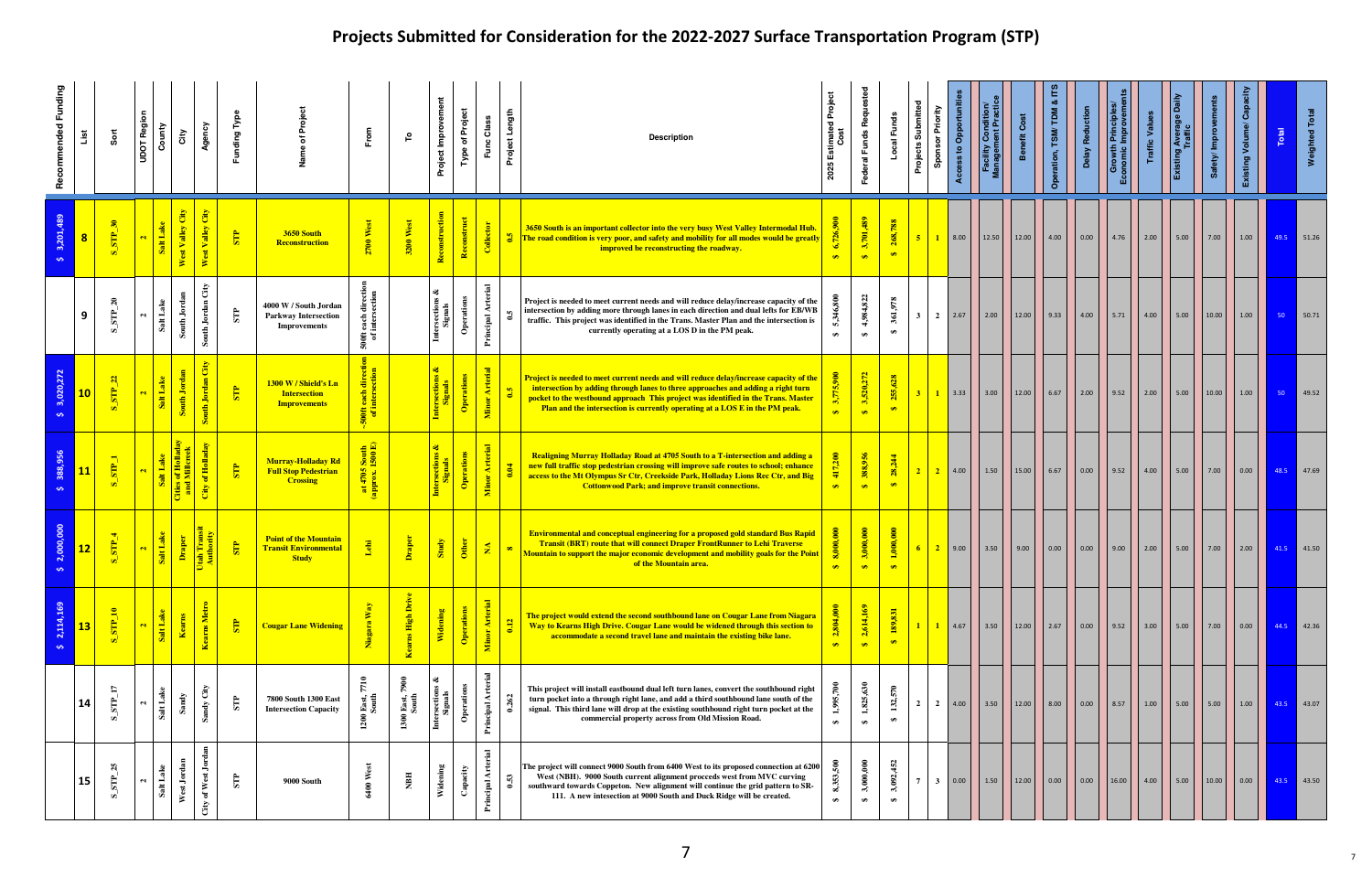| Recommended Funding | List | Šõ                                      | <b>UDOT Region</b> | County               | Agency<br>City                                                           | Funding Type            |                                                                        | From                                 | ۴                                 | Project Improvement        | <b>Type of Project</b>              | Func Class               | Project Length       | <b>Description</b>                                                                                                                                                                                                                                                                                                                                                                                                                                                                                                                                                                                                                                                                                                                            | Estimated Project<br>Cost<br>2025 | Federal Funds Reque            | Local Funds                    | Projects Submitted<br>Sponsor Priority | ess to Opportunitie<br>ę | Facility Condition/<br>Management Practice | Benefit Co | TDM<br>ration, TSM/ | Delay                | wth Prine<br>mon<br>$\overline{G}$ | <b>Traffic Value</b> | ge Daily<br>Existing Ave |              | Capacity<br>Existing Volume/ | Total           | <b>Weighted Total</b>          |
|---------------------|------|-----------------------------------------|--------------------|----------------------|--------------------------------------------------------------------------|-------------------------|------------------------------------------------------------------------|--------------------------------------|-----------------------------------|----------------------------|-------------------------------------|--------------------------|----------------------|-----------------------------------------------------------------------------------------------------------------------------------------------------------------------------------------------------------------------------------------------------------------------------------------------------------------------------------------------------------------------------------------------------------------------------------------------------------------------------------------------------------------------------------------------------------------------------------------------------------------------------------------------------------------------------------------------------------------------------------------------|-----------------------------------|--------------------------------|--------------------------------|----------------------------------------|--------------------------|--------------------------------------------|------------|---------------------|----------------------|------------------------------------|----------------------|--------------------------|--------------|------------------------------|-----------------|--------------------------------|
|                     | 16   | $S$ _STP_3                              | $\mathbf{a}$       | Salt Lake            | Draper City<br>Draper                                                    | $\overline{\rm ST}$     | <b>Pioneer Rd</b>                                                      | $1300\rm~East$                       | <b>Highland Dr</b>                | Reconstruction             | $\mathop{\mathrm{construct}}$<br>Re | Collector                |                      | Pioneer Rd is an East-West collector road that provides access from the valley to the<br>east bench areas of the city and the southerly continuation of Highland Drive. The<br>existing road is two lanes and lacks continuous curb and gutter. Consequently there<br>are frequent flooding issues. Pioneer Road is a safe wakling route to nearby schools<br>but does not have continuous sidewalks. The proposed project would reconstruct and<br>widen this section of road to include two travel lanes, paved shoulders, curb and<br>gutter, park strips, and sidewalks. This will provide a safer travel corridor for<br>vehicles and pedestrians. Pioneer Rd is classified in the UDOT Functional Class<br>System as a major collector. | 500<br>$\leftrightarrow$          | 5,883,745<br>$\leftrightarrow$ | 1,724,755<br>$\leftrightarrow$ | $\overline{2}$<br>1                    | 3.33                     | 22.50                                      | 8.00       | 0.00                | 0.00                 | 4.76                               | 0.00                 | 5.00                     | $\vert$ 5.00 | 0.00                         | 30.5            | $\parallel$ 43.60              |
|                     | 17   | $\overline{a}$<br>$S_{\rm IR}$<br>ທ່    | $\mathbf{a}$       | Salt Lake            | $\mathrm{Gir}$<br>South Jordan<br>uth Jordan<br>නී                       | STP                     | Jordan Gateway /<br>Shield's Ln<br>Intersection<br><b>Improvements</b> | 00ft each directi<br>of intersection |                                   | Intersections &<br>Signals | rations<br>$\mathbf{e}$             | Minor Arterial           | $\ddot{\bullet}$     | Project is needed to meet current needs and will reduce delay/increase capacity of the<br>intersection by adding a through lanes to the WB approach, right turn lane to WB<br>approach and dual lefts for EB/WB approaches. This project will support the<br>continued growth on the west side of South Jordan City.                                                                                                                                                                                                                                                                                                                                                                                                                          | 3,881,900<br>₩                    | 3,619,095<br>$\bullet$         | 262,805<br>$\bullet$           | $3^{\circ}$<br>$\mathbf{3}$            | 6.00                     | $2.00$                                     | 12.00      | 6.67                | $\vert$ 0.00         | 3.81                               | 3.00                 | 5.00                     | 10.00        | 1.00                         | 46              | 44.48                          |
|                     | 18   | $S$ _ $STP$                             | $\mathbf{a}$       | Salt Lake            | Draper City<br>Drape                                                     | STP                     | <b>Fort Street</b>                                                     | South<br>13200                       | <b>13800 South</b>                | Reconstruction             | Reconstruct                         | Collector                | 0.83                 | Fort Street is a north/south collector midway between 300 East and 1300 East, which<br>begins at Pioneer Rd on the north and terminates at 13800 South. Fort Street runs<br>through the heart of old Draper, as such it is only two lanes without continuous curb<br>and gutter. It is designated as a safe walking route to nearby schools but does not have<br>continuous sidewalks. The proposed project would reconstruct and widen this section<br>of road to include bike lanes, curb and gutter, park strips, and sidewalk. This will<br>provide a safer travel corridor for all road users and will also improve drainage. Fort<br>Street is classified in the UDOT Functional Class System as a major collector.                     |                                   | 4,981,745<br>$\leftrightarrow$ | 459,255<br>$\leftrightarrow$   | $\overline{2}$<br><sup>2</sup>         | 2.67                     | 22.50                                      | 8.00       | 0.00                | 0.00                 | 4.76                               | 1.00                 | 5.00                     | 5.00         | 1.00                         | 31.5            | $\blacksquare$ 44.93           |
|                     | 19   | ${\bf S\_STP\_13}$                      | $\mathbf{a}$       | Salt Lake            | $\mathbf{G}\mathbf{t}\mathbf{y}$<br>Murray<br>Murray                     | STP                     | 5600 South<br>Reconstruction                                           | $900$ East                           | Van Winkle                        | Reconstruction             | Reconstruct                         | <b>Arterial</b><br>å     | 0.89                 | This roadway from 900E to 1300E lacks continuous sidewalks and has an open ditch.<br>The minimum right-of-way width of 66-feet with varied sections up to 80-feet. The<br>project will create a uniform corridor with new pavement, curb and gutter, bike lanes,<br>sidewalk, and storm drain. 1300 E to Van Winkle will be a mill and pave.                                                                                                                                                                                                                                                                                                                                                                                                  | 10,140,900<br>$\leftrightarrow$   | 9,407,746<br>$\clubsuit$       | 683,154<br>$\leftrightarrow$   | $\mathbf{1}$<br>$\mathbf{1}$           | 2.67                     | 20.00                                      | $12.00$    | 0.00                | 0.00                 | 4.29                               | 2.00                 | 5.00                     | 5.00         | 1.00                         | 34              | 46.95                          |
|                     | 20   | $TP_31$<br>Ù,<br>ທ່                     | $\mathbf{r}$       | $s$ alt              | $\rm{Gry}$<br>Gty<br>alley<br>West V <sub>i</sub><br>West V <sub>i</sub> | 自<br>Ø                  | 1300 W. Widening (Bike<br>lanes, sidewalk)                             | $\approx$<br>33                      | S.<br>$\epsilon$<br>$\mathbf{39}$ | lening<br>Ÿid              | $\bullet$                           | lector<br>්              | $\ddot{\phantom{0}}$ | The project widens shoulders and adds buffered bike lanes on a corridor identified as a<br>bike connection between Utah and Davis Counties, and improves pedestrian safety<br>with the addition of sidewalks.                                                                                                                                                                                                                                                                                                                                                                                                                                                                                                                                 | 067,200<br>ທີ<br>$\bullet$        | 4,724,151<br>$\leftrightarrow$ | 343,049<br>$\leftrightarrow$   | 5 <sup>5</sup><br>$\overline{4}$       | 8.00                     | $\vert$ 3.50 $\vert$                       | $9.00$     | 4.00                | $\vert$ 0.00 $\vert$ |                                    |                      | 5.00 5.00                |              | 1.00                         |                 | 41.5 41.50                     |
|                     | 21   | $\boldsymbol{\mathcal{S}}$<br>STP<br>ທ່ | $\mathbf{a}$       | Salt Lake            | Ĝ<br>Ĵ<br>Valley<br>Valley<br>West<br>West                               | STP                     | <b>2700 West</b><br><b>Reconstruction and Bike</b><br>Lanes            | 3100 So                              | $\frac{4}{3}$<br>န္တ<br>2700      | Reconstruction             | Other                               | Collector                | $\mathbf{0.5}$       | This project is necessary to improve accessibility and safety for pedestrians and<br>bicyclists. The roadway will be narrowed and the bike lanes, park strip and sidewalks<br>will be widened.                                                                                                                                                                                                                                                                                                                                                                                                                                                                                                                                                | 7,523,300<br>$\leftrightarrow$    | 7,013,973<br>$\bullet$         | 509,327<br>$\bullet$           | 5 <sup>5</sup><br>3 <sup>1</sup>       | 4.00                     | 2.00                                       | 9.00       | 6.00                | 0.00                 | 10.00                              | 2.00                 | 5.00                     | 7.00         | 0.00                         | 40 <sup>°</sup> | 40.00                          |
|                     | 22   | ∞.<br>STP<br>ທ່                         | $\mathbf{a}$       | Salt L               | City<br><b>Herriman</b><br>Herrima                                       | STP                     | 7300 W                                                                 | $13000$ South                        | 13300 South                       | Other STP                  | $Capacity$                          | ${\bf Co1} \label{eq:2}$ | 0.36                 | New Roadway construction to serve developing area.                                                                                                                                                                                                                                                                                                                                                                                                                                                                                                                                                                                                                                                                                            | 10,330,700<br>$\clubsuit$         | 8,830,700<br>$\leftrightarrow$ | 1,500,000<br>$\bullet$         | 3<br>1                                 | 6.00                     | 3.00                                       | 6.00       | 1.00                | 0.00                 | 13.00                              | 3.00                 | 5.00                     | 7.00         | 0.00                         | 39 <sup>°</sup> | $\vert$ 39.00                  |
|                     | 23   | STP.<br>ທ່                              | $\mathbf{a}$       | ake<br><b>Salt</b> L | of West Jord<br>West Jor<br>City                                         | $\overline{\mathbf{s}}$ | 1300 West: 6600 S - 9400                                               | 9400 S.                              | 6600 S.                           | Widening                   | Other                               | Collector                | 3.542                | Widen to 80 -foot right of way corridor, adding a two way left turn on 1300 West and<br>right turn lanes at 7000 South, 7800 South, and 8600 South. A potential "high T"<br>instersection will be evaluated at Winchester Street (6685 S.). Bike lanes will be added<br>through the entire alignment.                                                                                                                                                                                                                                                                                                                                                                                                                                         | 25,000,000<br>$\leftrightarrow$   | 4,000,000<br>$\bullet$         | 270,800<br>$\bullet$           | $\overline{7}$<br>1                    | 8.00                     | 3.00                                       | 9.00       | 0.00                | 0.00                 | 5.00                               | 2.00                 | 5.00                     | 10.00        | 1.00                         | 38 <sup>°</sup> | $\overline{\phantom{0}}$ 38.00 |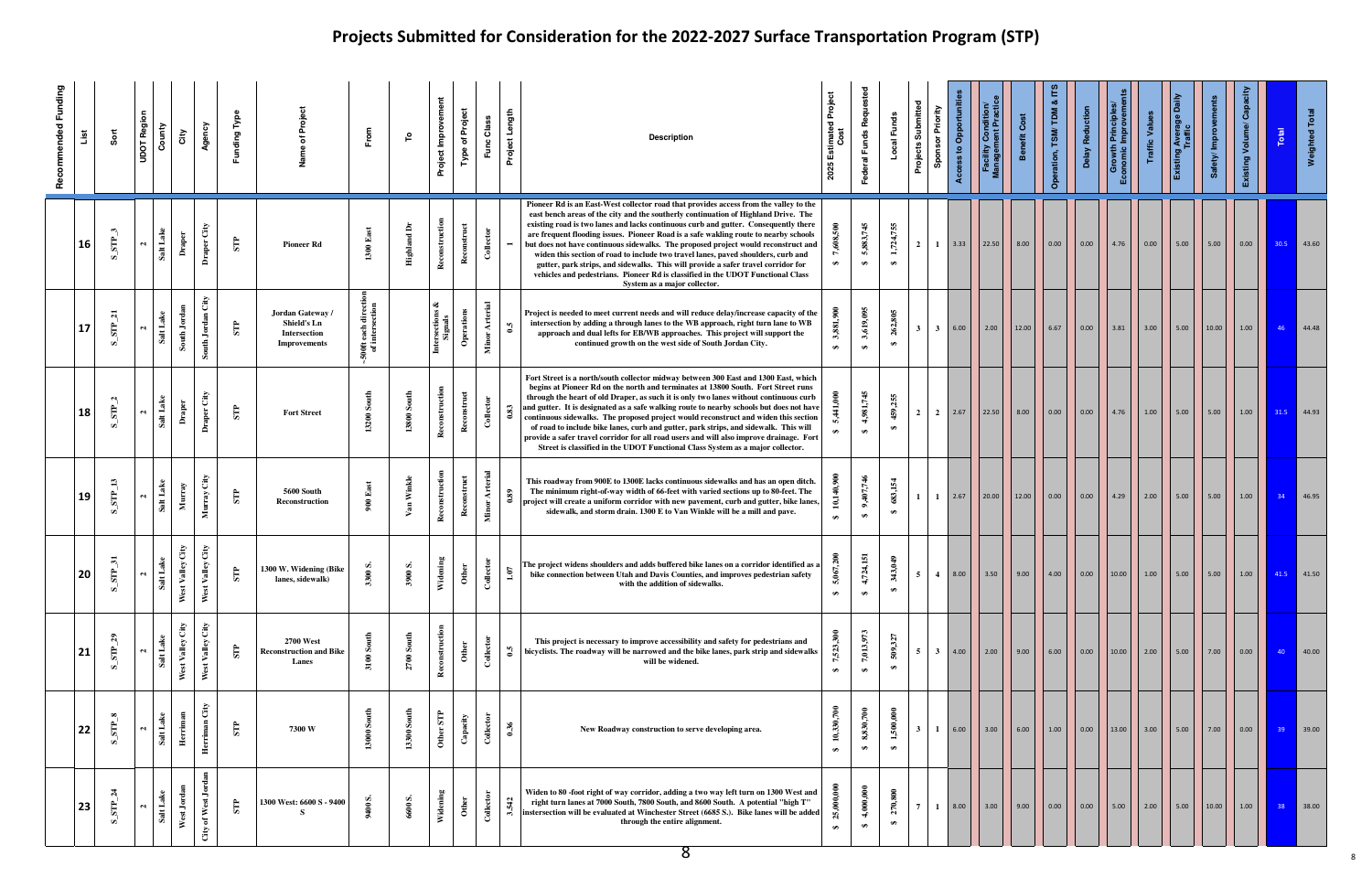| Recommended Funding<br>List | Sort                                                  | <b>UDOT Region</b><br>County<br>City                                                  | Agency                                                                     | Funding Type            | Proje<br>৳                                                                | From                             | ۴                                                  | Project Improvement            | Project<br>$\overline{\mathbf{o}}$<br>Type | Length<br>Func Class<br>Project            | <b>Description</b>                                                                                                                                                                                                                                                                                                                                                                      | <b>Estimated Project</b><br>Cost<br>2025            | Federal Funds Reque             | Local Funds                  | Projects Submitted<br>Sponsor Priority | ccess to Opportunit | <b>Facility Condition</b><br>anagement Practi | Benefit Cost | ration, TSM/TDM | Delay Reduction    | <b>Growth Principle</b><br>conomic Improvem | <b>Traffic Value</b> | erage Daily<br>ffic<br>Existing | ety/Improv<br>Ğ,                            | င်္စ<br>Existing Volume/ | Total           | <b>Weighted Total</b> |
|-----------------------------|-------------------------------------------------------|---------------------------------------------------------------------------------------|----------------------------------------------------------------------------|-------------------------|---------------------------------------------------------------------------|----------------------------------|----------------------------------------------------|--------------------------------|--------------------------------------------|--------------------------------------------|-----------------------------------------------------------------------------------------------------------------------------------------------------------------------------------------------------------------------------------------------------------------------------------------------------------------------------------------------------------------------------------------|-----------------------------------------------------|---------------------------------|------------------------------|----------------------------------------|---------------------|-----------------------------------------------|--------------|-----------------|--------------------|---------------------------------------------|----------------------|---------------------------------|---------------------------------------------|--------------------------|-----------------|-----------------------|
| 24                          | 15<br>SE<br>ທ່                                        | $\rm{Gry}$<br>Salt Lake<br>Salt Lake<br>$\mathbf{N}$                                  | Utah Transit<br>Authority                                                  | STP                     | <b>Downtown SLC TRAX</b><br><b>Extension Environmental</b><br>Study       | West &<br>South<br>$\approx$     | $\overline{200}$<br>West &<br>South<br>$\tilde{=}$ | ${\bf Study}$                  | Other                                      | $\boldsymbol{\Sigma}$<br>$\mathbf{L}$      | Environmental and conceptual engineering for a proposed rail connection that will<br>extend along existing right of way from 400 West & 200 South to 200 West & 1300<br>South, connecting the Depot District and Granary District Redevelopment project<br>areas. The new alignment will expand TRAX capacity through Downtown.                                                         | 1,300,000<br>$\Theta$                               | 1,211,990<br>$\bullet$          | 88,010<br>$\leftrightarrow$  | 6<br>6                                 | 11.00               | 3.50                                          | 9.00         | 0.00            | 0.00               | 5.00                                        | 2.00                 | 5.00                            | 7.00                                        | 0.00                     | 37.5            | $\frac{1}{2}$ 37.50   |
| 25                          | న<br>$\mathbb{E}$<br>ທ                                | SLC<br>$_{\rm and}$<br>Salt Lake<br>Valley<br>$\mathbf{N}$<br>$\overline{\mathbf{g}}$ | <b>Jtah Transit</b><br>Authority                                           | $\overline{\mathbf{S}}$ | <b>On-Route Electric Bus</b><br><b>Charging Infrastructure:</b><br>Rnd. 2 |                                  |                                                    | Capital<br>$\ddot{\mathbf{z}}$ | ist                                        | $\boldsymbol{\Sigma}$<br>$\Xi$             | Two on-route chargers at key hubs in UTA's SL County system. Last round of CMAQ<br>funding awarded chargers at the proposed West SLC hub and Wasatch and 3900<br>South. The next two chargers would likely be at the West Valley Hub and a second<br>charger at the Wasatch site. All four chargers support buses funded by the VW<br>settlement.                                       | 681,540<br>$\mathbf{a}$<br>₩                        | 2,500,000<br>$\leftrightarrow$  | 181,540<br>$\leftrightarrow$ | 6<br>$\mathbf{3}$                      | 6.00                | 3.00                                          | 12.00        | 2.67            | $\vert$ 0.00       | 8.00                                        | 2.00                 | 5.00                            | 1.50                                        | 1.00                     | 34 <sup>°</sup> | 36.17                 |
| 26                          | 32<br>$S_{\rm T}$<br>ທ                                | and<br>Valley City:<br>Magna<br>Salt Lak<br>$\mathbf{N}$<br>West                      | City<br>Valley<br>West                                                     | STP                     | 7200 West Widening and<br>Reconstruction                                  | 3500 So                          | $\frac{4}{11}$<br>4100 Son                         | Reconstruction                 | $_{\rm construct}$<br>Rec                  | <b>Arterial</b><br>$\blacksquare$<br>Minor | This project is necessary to meet current needs and to accommodate future growth in<br>the southwest portion of West Valley City and Magna. This project will improve safety<br>at the intersection of 4100 S. and the Railroad Crossing, and will complete curb,<br>gutter, and sidewalk through this corridor. The user experience will be enhanced<br>through pavement improvements. | 11,582,800<br>₩                                     | 10,798,644<br>$\leftrightarrow$ | 784,156<br>$\bullet$         | 5 <sup>5</sup>                         | $2 \mid 2.00$       | 10.00                                         | 8.00         | 1.33            | $\vert$ 0.00       | 4.76                                        | 2.00                 | 5.00                            | $\begin{array}{ c c }\n\hline\n\end{array}$ | 1.00                     | $-33$           | 36.10                 |
| 27                          | $S_{\rm IR}$                                          | Salt Lake<br>Vario<br>$\mathbf{a}$                                                    | Itah Transit<br>Authority                                                  | ${\bf S}{\bf P}$        | UTA Bus Stops Program<br>5th and 9th East<br><b>Corridors</b>             | $\mathbf{S}\mathbf{L}\mathbf{C}$ | ৱি<br>$\sum_{i=1}^{n}$                             | <b>Transit Capital</b>         | Transit                                    | Arterial<br>0.25<br>Minor                  | UTA's Master Wayfinding and Bus Stop Improvement Plan will make the bus stop<br>system more recognizable and improve many stops which are still out of ADA<br>compliance. This grant will facilitate implementation of the plan, upgrading more bus<br>stops. The focus for this request is on the 900 and 500 East corridors in SL County.                                             | $\frac{6}{3}$<br>$\frac{8}{6}$<br>$\leftrightarrow$ | 640,024<br>$\leftrightarrow$    | 46,476<br>$\leftrightarrow$  | 6<br>$\overline{4}$                    | 11.00               | 3.50                                          | 0.00         | 8.00            | 0.00               | 10.00                                       | 0.00                 | 5.00                            | 2.50                                        | 1.00                     |                 | 36.5 36.00            |
| 28                          | Ξ<br>STP<br>ທ                                         | Magna Metro<br>Township<br>Salt Lake<br>$\mathbf{a}$                                  | Magna Metro<br>Township                                                    | $\overline{\text{SP}}$  | 2700 South Sidewalk                                                       | ⋗<br>8000                        | $\blacktriangleright$<br>8400                      | Construction<br>New            | Othe                                       | Collector<br>0.453                         | The installation of sidewalk on the north side of 2700 S from 8000 W to 8400 W. There<br>is an elementary school off 2700 S between 8000 W and 8400 W and there is no<br>existing sidewalk on the north side of 2700 S. Installing sidewalk in this area is would<br>increase the pedestrian safety near the elementary school.                                                         | 2,114,700<br>$\Theta$                               | 1,971,535<br>$\bullet$          | 143,165<br>$\leftrightarrow$ | $\overline{2}$                         | 2   6.00            |                                               | 9.00         | 0.00            | $\vert 0.00 \vert$ | 9.00                                        | 1.00                 | 5.00                            | 3.00                                        | 0.00                     |                 | 30.5 30.50            |
| 750,0C<br>29                | $\overline{13}$<br>$\overline{\text{SP}}$<br><b>i</b> | uth Davis C<br>0 SLC<br>Davis<br>$\mathbf{a}$                                         | Utah Transi<br>Authority                                                   | $\overline{\mathbf{S}}$ | <b>Davis Salt Lake</b><br><b>Connector Design - OL</b><br><b>UZA</b>      | Davis County                     | Salt Lake City                                     | <b>Transit Capital</b>         | Transit                                    | Ā<br>$\mathbf{A}$<br>$\overline{5}$        | The Davis-SLC Community Connector has been identified as a phase 1 project in the<br>regional transportation plan. It will provide an essential transit connection between<br>Davis and Salt Lake County, improving upon existing service. Environmental work is<br>currently underway. The requested funds will be used for final design.                                              | 4,700,000<br>$\leftrightarrow$                      | 1,500,000<br>$\leftrightarrow$  | 108,924<br>$\leftrightarrow$ | 3 <sup>2</sup>                         | 4.00                | 1.50                                          | 12.00        | 4.00            | 0.00               | 4.00                                        | 2.00                 | 0.00                            | 1.50                                        | 1.00                     |                 | 27.5 30.00            |
| 30                          | In.<br>$S_{\rm T}$<br>Ø                               | Salt Lake                                                                             | Emigration Canyon<br>Metro Township<br>Emigration Canyon<br>Metro Township | $S_{\rm T}$             | Emigration Canyon Slope<br>Mitigation - 4909 E                            | 4858 E Emigratio<br>Canyon Road  | 4909 E Emigration<br>Canyon Road                   | Other STP                      | Other                                      | ${\bf Collector}$<br>0.06                  | The purpose of the project is to provide safer access for pedestrians, bike users, and<br>vehicle operators. Rocks and debris fall from the existing cliff face, which roll out into<br>the road creating dangers for road users. The project provides slope stabilization to<br>reduce these hazards on this frequently used bike network.                                             | 3,401,100<br>$\leftrightarrow$                      | 3,170,846<br>$\bullet$          | 230,254<br>$\leftrightarrow$ | 3 <sup>1</sup><br>$\mathbf{3}$         | 5.00                | 3.00                                          | 6.00         | 0.00            | 0.00               | 10.00                                       | 0.00                 | 5.00                            | 3.00                                        | 0.00                     | 27 <sup>2</sup> | $\vert$ 27.00         |
| 31                          | $\bullet$<br>$S_{\rm T}$<br>ທ່                        | <b>Emigration Metro</b><br>Salt L.                                                    | Salt Lake County                                                           | STP                     | <b>Emigration Canyon Slope</b><br>Mitigation - 5647 E                     | 5647 E Emigration<br>Canyon Road | 5696 E Emigration<br>Canyon Road                   | Other STP                      | Other                                      | Collector<br>0.06                          | The purpose of the project is to provide safer access for pedestrians, bike users, and<br>vehicle operators. Rocks and debris fall from the existing cliff face, which roll out into<br>the road creating dangers for road users. The project provides slope stabilization to<br>reduce these hazards on this frequently used bike network.                                             | 36,800<br>3,5<br>$\Theta$                           | 3,297,359<br>$\leftrightarrow$  | 239,441<br>$\Theta$          | $\mathbf{2}$<br>$\mathbf{3}$           | 5.00                | 3.00                                          | 6.00         | 0.00            | 0.00               | 10.00                                       | 0.00                 | 5.00                            | 3.00                                        | 0.00                     | 27              | $\vert$ 27.00         |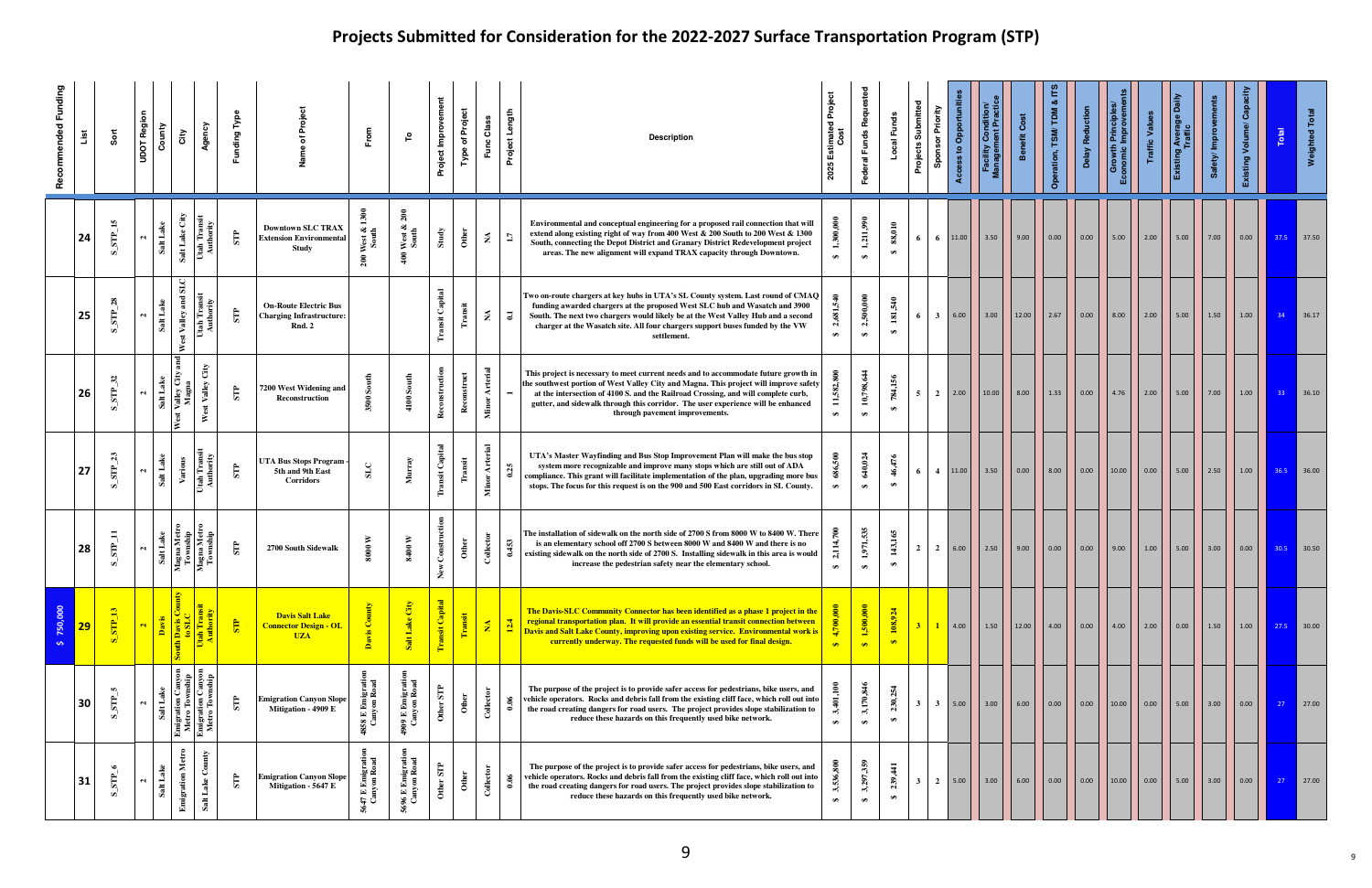| d Fundin |    |                            | UDOT Req | ₹ |              |                                                             | From                        | ₽                         | 흍 |              | c       | gth<br>⊐<br>Ħ.<br>Proje | <b>Description</b>                                                                                                                                                                                                                                                                                                                                                          | stimated<br>Cost<br>202              |                                | $\overline{a}$       | Priority<br>ubmitt<br>Sponsor<br>Projects |        |              |                      |                                     |                      |                      |              | $\circ$<br>Existi |               | š    |                 |               |
|----------|----|----------------------------|----------|---|--------------|-------------------------------------------------------------|-----------------------------|---------------------------|---|--------------|---------|-------------------------|-----------------------------------------------------------------------------------------------------------------------------------------------------------------------------------------------------------------------------------------------------------------------------------------------------------------------------------------------------------------------------|--------------------------------------|--------------------------------|----------------------|-------------------------------------------|--------|--------------|----------------------|-------------------------------------|----------------------|----------------------|--------------|-------------------|---------------|------|-----------------|---------------|
|          | 32 | 51                         | Salt     |   | $\mathbb{E}$ | <b>Emigration Canyon Road</b><br><b>Safety Improvements</b> | ដូង<br>ចាំង<br>면 할<br>දී යි | ដឹឌ<br>698 Emig<br>Canyon |   | $o_{\rm pe}$ | _<br>ਟਰ |                         | This project will address a number of safety concerns that have been identified in the<br>Emigration Canyon Corridor Study by widening selected sections of Emigration<br>Canyon Road that are currently suffering from geometric deficiencies and traffic<br>issues that affect both vehicals and bicyclists.                                                              | $\frac{6}{3}$<br>4,785,<br>$\bullet$ | 4,461,428<br>$\leftrightarrow$ | 323,972<br>$\bullet$ | $3-1$                                     | $3.33$ |              | $\vert$ 3.00 $\vert$ | $\vert$ 0.00 $\vert$                | $\vert$ 0.00 $\vert$ | $\vert$ 8.57 $\vert$ | $\vert$ 0.00 | 5.00              | $\vert$ 3.00  | 0.00 | 23 <sup>2</sup> | $\vert$ 20.90 |
|          |    |                            |          |   |              |                                                             |                             |                           |   |              |         |                         | The following recommended project (33) was submitted as a TAP project so it's data does not align with the STP data but, the project was identified as a priority "Safe Routes to School" project eligible for STP funds                                                                                                                                                    |                                      |                                |                      |                                           |        |              |                      |                                     |                      |                      |              |                   |               |      |                 |               |
|          | 33 |                            |          |   | $\mathbf{R}$ | <b>Bengal Boulevard - Bike</b><br>and Pedestrian Walkway    |                             |                           |   |              |         |                         | This project represents a major opportunity for active transportation in Cottonwood<br>Heights. Despite being a major thoroughfare, Bengal Blvd's current condition does<br>little to incentivize walking or cycling. This 10-foot shared-use path will provide<br>dedicated space for pedestrians and cyclists, creating safer conditions for current and<br>future users. |                                      | 44,894<br>$\leftrightarrow$    | 42,306               |                                           | 0.00   | $\vert$ 0.00 | $\vert 0.00 \vert$   | $\vert 0.00 \vert$                  | $\vert$ 0.00 $\vert$ | $\vert$ 0.00 $\vert$ | $\vert$ 0.00 | $\vert$ 0.00      | $\big  0.00$  | 0.00 |                 | $\vert$ 0.00  |
|          |    | <b>Recommended Funding</b> |          |   | \$24,232,052 |                                                             | <b>Available Funding</b>    |                           |   | \$24,234,095 |         |                         | <b>Amount Requested</b>                                                                                                                                                                                                                                                                                                                                                     |                                      | \$117,810,402                  |                      |                                           |        |              |                      | <b>Total Project Estimated Cost</b> |                      |                      |              |                   | \$170,424,400 |      |                 |               |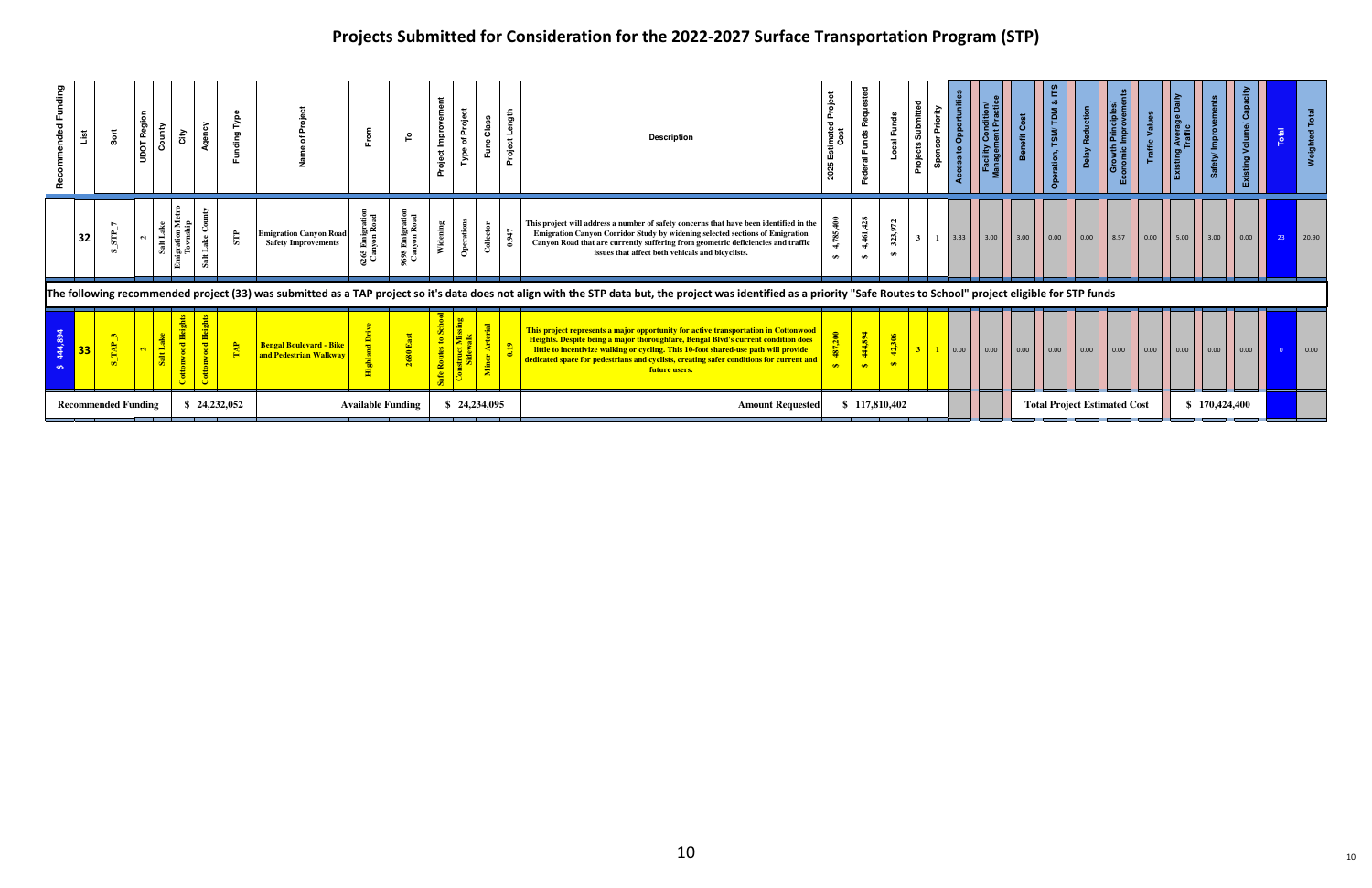# Projects Submitted for Consideration for the 2022-2027 Congestion Mitigation/ Air Quality (CMAQ) Program

|                           |                         |                                                                                   |                                                                |                            | <u>Frujects Jubinitied for Consideration for the ZUZZ-ZUZ7 Congestion Mitigation/ Air Quanty (CiviAQ) Frugram</u>                                                                                                                                                                                                     |                                                                                                                                                                      |              |                      |                                 |                               |                                    |                                     |
|---------------------------|-------------------------|-----------------------------------------------------------------------------------|----------------------------------------------------------------|----------------------------|-----------------------------------------------------------------------------------------------------------------------------------------------------------------------------------------------------------------------------------------------------------------------------------------------------------------------|----------------------------------------------------------------------------------------------------------------------------------------------------------------------|--------------|----------------------|---------------------------------|-------------------------------|------------------------------------|-------------------------------------|
| Recommended<br>Funding    |                         | <b>Project Name</b>                                                               | <b>Sponsor</b>                                                 | <b>Project Type</b>        | <b>Short Description</b>                                                                                                                                                                                                                                                                                              | <b>Other Benefits</b>                                                                                                                                                | Project Life | Reduced<br>Daily VHT | Reduced Daily<br>Emissions (kg) | Benefit/Cost:<br>(kg/\$1,000) | <b>Grand Total</b><br>Project Cost | Requested<br>CMAQ\$                 |
| 2,412,792<br>$\mathbf{v}$ | $\blacksquare$          | <b>Electrified Truck</b><br><b>Parking Facility</b>                               | <b>Salt Lake City/</b><br>Utah Inland<br><b>Port Authority</b> | Electrified                | Proposed project would construct a publicly owned<br>and operated, secure truck parking facility<br>consisting of 228 truck parking spaces fully<br>Truck Parking equipped with truck parking electrification<br>pedestals capable of providing power to trucks<br>during rest periods to eliminate overnight idling. | Economic development (UIPA)<br>Includes \$7.5M sponsor match<br>Eliminates makeshift roadside parking<br>* Safety<br>* Sanitation<br>* Noise<br>* Security           | 20           | 1094.4               | 947.9                           | 714.7                         | $\frac{1}{2}$<br>$9,681,992$ \$    | 2,412,792                           |
| 1,000,000<br>$\mathbf{v}$ | $\overline{\mathbf{2}}$ | <b>East Downtown</b><br><b>200 South Transit</b><br><b>Hub</b>                    | Salt Lake City/<br><b>UTA</b>                                  | <b>Transit Capital</b>     | <b>Construct an East Downtown Transit Hub that will</b><br>establish bus parking/layover infrastructure to<br>support transit operations serving Wasatch Choice<br>2050 metropolitan and urban centers.                                                                                                               | Safer transit passenger interface<br><b>Efficient transit connections</b><br>Establish transit presence                                                              | 20           | 80.1                 | 13.8                            | 54.4                          | $\frac{1}{2}$<br>1,991,300         | 1,856,489<br>l \$                   |
| 745,000<br>$\bullet$      | $\overline{\mathbf{3}}$ | 5490 West 7800<br><b>South</b><br>Roundabout                                      | <b>West Jordan</b>                                             | Intersection               | The project will construct the south side, center and<br>sides of a roundabout. Part of asuper-street<br>intersection design with 4 roundabouts connected<br>by loop roads with a traffic signal in the center.<br>Access control is strict with midblock access<br>provided with RCUT islands.                       | Improved safety (less conflict points)<br>Traffic calming effect<br>Economic - completes commercial area<br>roundabout circulation                                   | 20           | 217.8                | 3.6                             | 17.7                          | $\frac{1}{2}$<br>$1,500,000$ \\$   | 745,000                             |
| 2,200,000<br>$\mathbf{v}$ | $\overline{4}$          | 9000 South 700 Sandy/ Midvale<br><b>West Southbound</b><br><b>Dual Left Lanes</b> | City/<br><b>TransJordan</b>                                    | Intersection               | Construct dual left turn lanes on southbound 700<br>West to eastbound 9000 South to address heavily<br>increasing traffic demands with existing and<br>planned future developments in Sandy and Midvale<br>Cities.                                                                                                    | Safety - alleviates excessive queues<br>Economict - large commercial<br>development planned<br>Improve 9000 S interchange operation<br>Includes \$1.8M sponsor match | 20           | 456.2                | 7.6                             | 15.0                          | $\frac{1}{2}$                      | $5,531,500$ $\uparrow$ \$ 3,700,000 |
|                           | -5                      | 2700 West 7000<br>South Intersection                                              | West Jordan                                                    | Intersection               | The project will widen east and west legs to provide<br>dedicated right turn lanes and replace the existing<br>outdated traffic signal, lighting and ped ramps.                                                                                                                                                       | Reduce peak period queues                                                                                                                                            | 20           | 9.6                  | 0.2                             | 1.9                           | $\frac{1}{2}$<br>643,397           | 600,000                             |
| Recommended               |                         | \$6,357,792                                                                       |                                                                | <b>Amount</b><br>Available | \$6,373,516                                                                                                                                                                                                                                                                                                           | <b>Total Project Cost</b>                                                                                                                                            |              | \$19,348,190         |                                 |                               | Amount Requested \$                | 9,314,281                           |

**2**  $4/5/2021$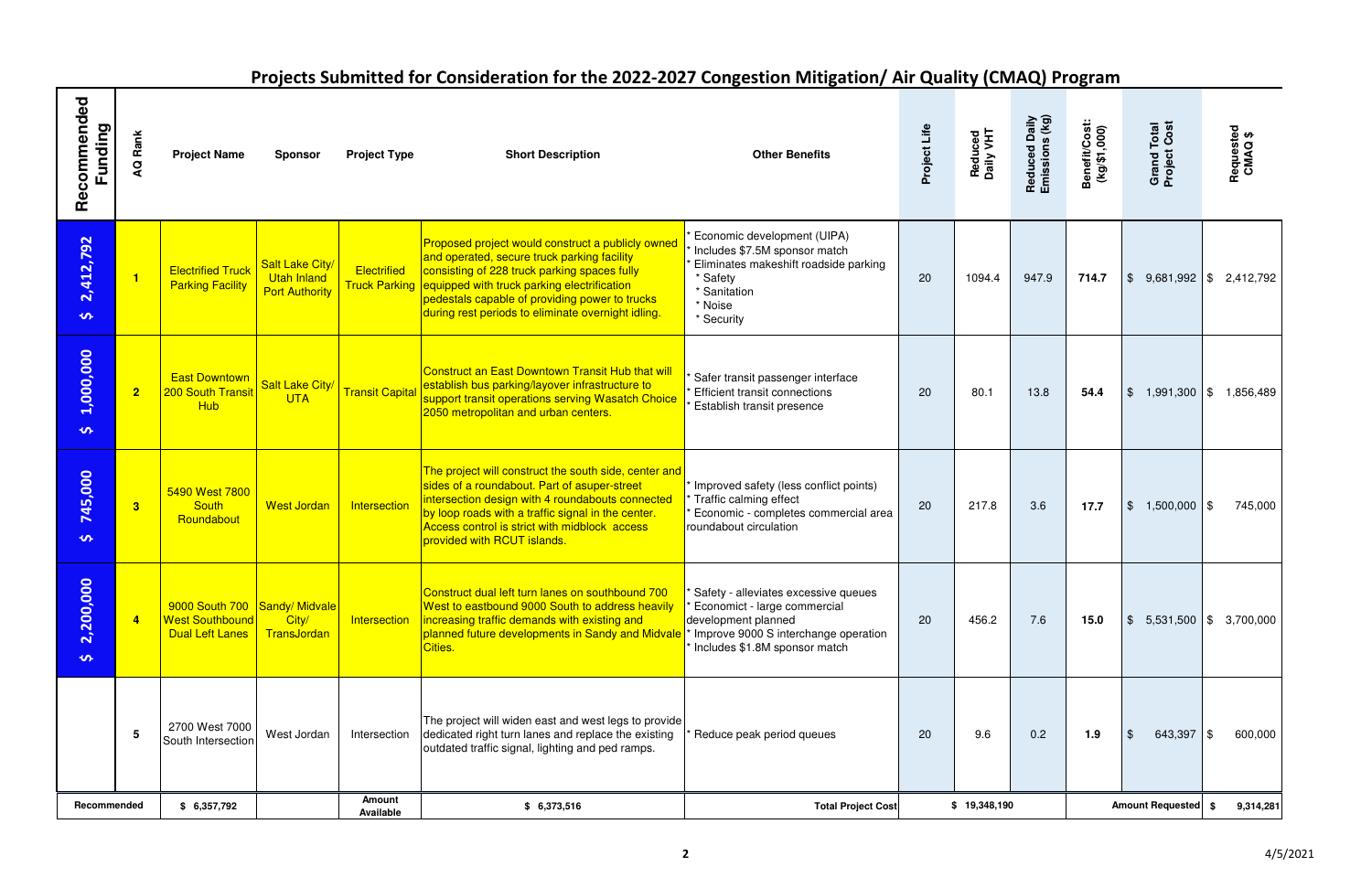### Projects Submitted for Consideration for the 2023 Transportation Alternatives Program (TAP)

|            |                                                            |                            |           |                      |                                                  | Cells Highlighted in this Color pertain to Studies/ Planning Type Projects |                                              |                             |                                                    |                                                                             |                    | Cells highlighted in this Color pertain to Safe Routes to School Type Projects                                                                                                                                                                                                                                                                                              |                         |                               |     |                                            |            |                            |                                                             |           |            |  |  | Cells highlighted in this Color pertain to Capital Improvement/ Construction Type Projects                                                                                                 |  |  |  |
|------------|------------------------------------------------------------|----------------------------|-----------|----------------------|--------------------------------------------------|----------------------------------------------------------------------------|----------------------------------------------|-----------------------------|----------------------------------------------------|-----------------------------------------------------------------------------|--------------------|-----------------------------------------------------------------------------------------------------------------------------------------------------------------------------------------------------------------------------------------------------------------------------------------------------------------------------------------------------------------------------|-------------------------|-------------------------------|-----|--------------------------------------------|------------|----------------------------|-------------------------------------------------------------|-----------|------------|--|--|--------------------------------------------------------------------------------------------------------------------------------------------------------------------------------------------|--|--|--|
| Line Numbe | Amount<br>്<br>പ                                           |                            | Regior    | City                 |                                                  | Project Na                                                                 |                                              |                             | ಕ್ಷ                                                | Project Obje                                                                |                    | <b>Description</b>                                                                                                                                                                                                                                                                                                                                                          | Tot Cost                | Fed                           |     | Provides Acce<br>Wasatch Choi<br>Fills Gap | Add Safety | Sponsors Mat<br>Innovative | Com Support<br>Diverse User<br>Cost Per Use<br>Cost per Mil | Capital : | ancial Fe. |  |  |                                                                                                                                                                                            |  |  |  |
|            |                                                            |                            |           |                      |                                                  | SALT LAKE/ WEST VALLEY URBANIZED AREA                                      |                                              |                             |                                                    |                                                                             |                    |                                                                                                                                                                                                                                                                                                                                                                             |                         |                               |     |                                            |            |                            |                                                             |           |            |  |  |                                                                                                                                                                                            |  |  |  |
|            | $\bf{S}$<br>$\bar{\bullet}$<br><u>ခိ</u><br><u>က</u><br>€A | TAP                        | Salt Lake | Salt Lake City       | Salt <sub>L</sub>                                |                                                                            | ) East Neighborho<br>Byway (existing)<br>600 | McClelland Trail (existing) | Capital Improvement                                | related<br>Infrastruc                                                       |                    | This project will enhance bike/ped use of and connectivity on low volume<br>local streets as a through route, improving crossings at larger streets. The<br>all-ages-and-abilities route is in SLCo's ATIP and SLC's Ped Bike Master Plan.<br>An east-west route is needed as parallel arterial routes are not comfortable<br>walking or biking.                            | 587,900<br>$\mathbf{v}$ | 410,119<br>$\hat{\mathbf{v}}$ |     |                                            |            |                            |                                                             |           |            |  |  | $\sim$   15   10   15   5   5   5   5   5   8   3   85   15   15   25   20   0   5   80   10   10   1   0   10   8   6   10   10   1   3   69   85                                         |  |  |  |
|            |                                                            | TAP <sub>.</sub>           | Salt Lake | Cottonwood Heights   | 듧<br>ರ<br>Cottonw                                | ãk<br>ੁ≊ ≥<br>ngal Boulevar<br>Pedestrian V<br>ൣ                           | <b>Highland Drive</b>                        | 2680 East                   | Routes to School<br>Safe                           | 1 or Off-road <sup>-</sup><br>Facilities<br>ਠ<br>рg<br>$\dot{\bar{\delta}}$ |                    | This project represents a major opportunity for active transportation in<br>Cottonwood Heights. Despite being a major thoroughfare, Bengal Blvd's<br>current condition does little to incentivize walking or cycling. This 10-foot<br>shared-use path will provide dedicated space for pedestrians and cyclists,<br>creating safer conditions for current and future users. | 487,200<br>$\mathbf{v}$ | 444,894<br>$\mathbf{v}$       |     |                                            |            |                            |                                                             |           |            |  |  | $\sim$   5   10   15   5   5   1   0   5   5   8   1   64   5   8   12   20   0   1   46   10   10   5   10   10   7   1   15   10   1   1   80   80                                       |  |  |  |
|            |                                                            | $\mathsf{TAP\_11}$         | Salt Lake | City<br>West Jordan  | City<br>West Jordan                              | 2700 West Bike Lanes                                                       | 7600 South                                   | Road<br>Factory<br>Suga     | Capital Improvement                                | Other TAP Project                                                           |                    | The buffered bike lanes will include on-street short term parking near West<br>Jordan High School and will provide bike boxes at the intersection of 2700<br>West and 7800 South. The new improved green bike lanes will connect the<br>high school to the nearby TRAX Sugar Factory Station. There are two<br>existing RRFB crossings on this section of 2700 West.        | 95,000<br>$\bm{\omega}$ | 88,000<br>$\hat{\mathbf{v}}$  |     |                                            |            |                            |                                                             |           |            |  |  | <b>8</b>   15   10   8   5   0   1   5   5   5   10   5   78   15   8   15   8   15   8   10   8   5   0   1   5   5   10   5   78   15   10   8   5   79   78                             |  |  |  |
|            |                                                            | $\sim$<br>TAP <sub>.</sub> | Salt Lake | Cottonwood Height    | Heigh<br>ರ<br>Cotto                              | ᅕ<br>ᆇ<br>Side<br>1700 East                                                | шì.<br>1700<br>ω,<br>6964                    | шÌ<br>1700<br>്റ്<br>190    | $\overline{\phantom{a}}$<br>Routes to Scho<br>Safe | Scho<br>Route To:<br>Safe                                                   | $\mathbf{N}$<br>o. | The proposed project includes installation of sidewalk along the west side<br>of 1700 East to fill in sidewalk gaps between 7200 South and Fort Union<br>Blvd. This project is necessary to prevent students from crossing in<br>dangerous locations, specifically near Fort Union Blvd where cars<br>frequently exceed the speed limit.                                    | 441,100<br>$\sim$       | 411,238<br>$\sim$             | a l |                                            |            |                            |                                                             |           |            |  |  |                                                                                                                                                                                            |  |  |  |
|            | 000<br>$\bf{50}$<br>$\sim$<br>$\bullet$                    | TAP <sub>-</sub>           | Salt Lake | Magna Metro Township | ring<br>Engin<br>County<br>Lake<br>$\frac{1}{5}$ | 2820 South Sidewalk                                                        | 7630 West                                    | 7736 West                   | Safe Routes to School                              | Route To School<br>Safe                                                     |                    | Construct sidewalk, curb, and gutter on the North side of 2820 South Street<br>from existing sidewalk at 7630 W to 7736 W. Sidewalk will improve safety<br>of access for students walking to Lake Ridge Elementary and Entheos<br>Academy charter school and to the proposed Riter Canal Trail.                                                                             | 900<br>514,<br>$\sim$   | 480,041<br>$\sim$             |     |                                            |            |                            |                                                             |           |            |  |  | 5   10   8   5   9   1   0   5   5   6   1   <mark>51</mark>    5   8  12   20   0   1   <b>46  </b>   10 <b>10</b>   5   <b>10</b>   3   <b>5</b>   1   <b>15</b>   10   1   1   71    71 |  |  |  |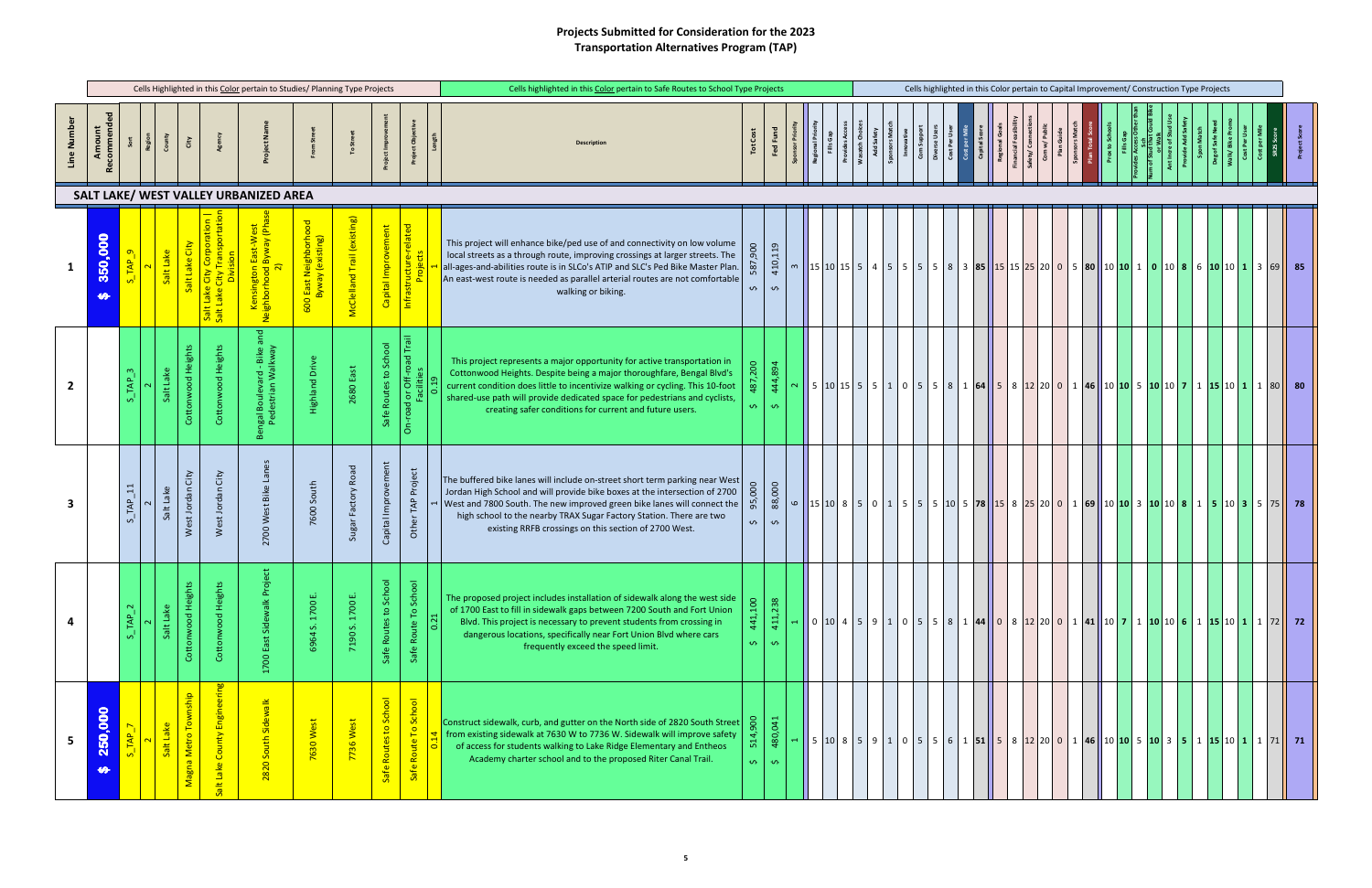### Projects Submitted for Consideration for the 2023 Transportation Alternatives Program (TAP)

|             |                                                         |                                              |           |                     |                            | Cells Highlighted in this Color pertain to Studies/ Planning Type Projects |                                                |                         |                                |                                                                                             |      | Cells highlighted in this Color pertain to Safe Routes to School Type Projects                                                                                                                                                                                                                                                                                                                                                                                                                                                                                                                                                                                                                                                       |                                   |                                 |                    |                                     |                               |  |                                                                                                              |  |                                                  |           | Cells highlighted in this Color pertain to Capital Improvement/ Construction Type Projects                                           |             |                                     |        |   |     |  |  |
|-------------|---------------------------------------------------------|----------------------------------------------|-----------|---------------------|----------------------------|----------------------------------------------------------------------------|------------------------------------------------|-------------------------|--------------------------------|---------------------------------------------------------------------------------------------|------|--------------------------------------------------------------------------------------------------------------------------------------------------------------------------------------------------------------------------------------------------------------------------------------------------------------------------------------------------------------------------------------------------------------------------------------------------------------------------------------------------------------------------------------------------------------------------------------------------------------------------------------------------------------------------------------------------------------------------------------|-----------------------------------|---------------------------------|--------------------|-------------------------------------|-------------------------------|--|--------------------------------------------------------------------------------------------------------------|--|--------------------------------------------------|-----------|--------------------------------------------------------------------------------------------------------------------------------------|-------------|-------------------------------------|--------|---|-----|--|--|
| Line Number | Amount<br>e<br>Rei                                      |                                              | Region    | City                |                            | Project Na                                                                 | ್                                              |                         | $\frac{5}{5}$                  | Project Objec                                                                               |      | <b>Description</b>                                                                                                                                                                                                                                                                                                                                                                                                                                                                                                                                                                                                                                                                                                                   | <b>Tot Cost</b>                   | Fed Fund                        |                    | <b>Regional Priori</b><br>Fills Gap | Provides Acce<br>Wasatch Choi |  | Add Safety<br>Sponsors Match<br>Immovative<br>Con Support<br>Cost Per User<br>Cost Per Mile<br>Cost Per Mile |  | Regional Go<br>Financial Feasi<br>Safety/ Conner | Com w/ Pu | Sponsors M                                                                                                                           | Prox to Scl | مستحدث عند المعر<br>An of Stud that | Antino | ě | Deg |  |  |
| 6           |                                                         | $\mathsf{L}\cap \mathsf{L}$<br>TAP<br>$\sim$ | Salt Lake | Herriman            | City<br>Herriman           | 5600 W Bicycle Lanes                                                       | $\sim$<br>13100                                | 13400 S                 | Capital Improvement            | inity Improvement<br>Activities<br>Commun                                                   | 0.46 | Promote bicycle travel over motorized vehicles in City Center.                                                                                                                                                                                                                                                                                                                                                                                                                                                                                                                                                                                                                                                                       | 46,100<br>$\hat{\mathbf{v}}$      | 36,100<br>$\mathbf{\hat{v}}$    | m                  |                                     |                               |  |                                                                                                              |  |                                                  |           | 5   10   8   5   9   5   0   5   5   10   5   67   5   12   20   0   5   57   10   10   3   5   3   8   6   15   5   4   5   74   67 |             |                                     |        |   |     |  |  |
|             | 800<br>250,<br>$\bullet$                                | $S$ <sub>_TAP</sub> <sub>_6</sub>            | Salt Lake | Herriman            | Herriman City              | r Crest Crosswalk /<br>Traffic Signal<br>iper<br>Tr<br><b>Juni</b>         | 14530 S                                        | 14660                   | Safe Routes to School          | Safe Route To School                                                                        |      | This is an intersection crosswalk reconfiguration and traffic signal<br>installation. Juniper Crest is a 116 ft wide ROW and this intersection is at<br>the crest of a hill with limited sight distance to the existing school<br>crosswalk. This is the main school crosswalk to cross Juniper Crest Rd.                                                                                                                                                                                                                                                                                                                                                                                                                            | 330,000<br>$\boldsymbol{\varphi}$ | 285,000<br>တ                    |                    |                                     |                               |  |                                                                                                              |  |                                                  |           | 5 0 8 0 5 3 0 5 8 1 44 5 8 1 2 20 0 3 48 10 7 1 3 10 8 3 10 10 1 1 64 64                                                             |             |                                     |        |   |     |  |  |
| 8           |                                                         | $\infty$<br>TAP                              | Salt Lake | Millcreek           | Millcreek                  | $\sim$<br>4400<br>: 4240 South to 4<br>idewalk/x-ing<br>岩 远<br>பீ<br>1300  | 4240 South                                     | 4400 South              | Capital Improvement            | Infrastructure-related Projects                                                             |      | This project completes missing sidewalk, curb and gutter on the East side of<br>1300 East near the recently expanded Big Cottonwood Regional Park and<br>Softball Complex. This sidewalk allows for pedestrian access to the largest<br>park in the Millcreek/Holladay area. Park users frequently park on the East<br>$\frac{1}{10}$ side of 1300 East when parkinglot is full. There is no pedestrian sidewalk to<br>traverse along the East side of 1300 East. Although no sidewalk is on any<br>current SNAP plans, the Big Cottonwood Sports complex is frequented by<br>numerous school age children throughout the year. Examples being field<br>trips, cross country training or meets for the local area high schools, etc. | 1,653,800<br>$\bm{\omega}$        | 1,541,838<br>$\hat{\mathbf{v}}$ |                    |                                     |                               |  |                                                                                                              |  |                                                  |           | $15 10 4 5 9 1 05 5 5 6 161 15 8 25 20 10 1 79 5 7 3 0 0 7 1 10 10 1 1 45 61$                                                        |             |                                     |        |   |     |  |  |
| 9           | $\bullet$<br>20,00<br>$\blacktriangledown$<br>$\bullet$ | $S_TAP_12$                                   | Salt Lake | West Jordan City    | $\geq$<br>ō<br>West Jordan | <mark>iasi</mark> s:<br>TRAX Rail Trail De                                 | <b>illage</b><br>Historic Gardner \<br>Station | West<br>9000 South/4200 | $\rightarrow$<br>Planning/Stud | <b>Fail</b><br>$\overline{\sigma}$<br>l or Off-road<br>Facilities<br>beo.<br>$\dot{\delta}$ |      | Project will design new trail in and near the UTA TRAX Redline. This project<br>is in the heart of West Jordan City. It connects bikes east-west through the<br>heart of the City. Provides a missing connection to the Jordan River and<br>Trax stations. Will improve Transit use by providing that last mile<br>connection. 3.8 miles long.                                                                                                                                                                                                                                                                                                                                                                                       | 160,000<br>$\hat{\mathbf{v}}$     | 149,000<br>$\hat{\mathbf{v}}$   | $\sim$ $\parallel$ |                                     |                               |  |                                                                                                              |  |                                                  |           |                                                                                                                                      |             |                                     |        |   |     |  |  |
| 10          |                                                         | 13<br>TAP<br>$\Omega$                        | Salt Lake | City<br>West Valley | City<br>West Valley        | Lanes<br>3100 South Bike                                                   | 7200 West                                      | 5600 West               | Capital Improvement            | Infrastructure-related<br>Projects                                                          |      | This project repurposes existing shoulders as buffered bike lanes. In areas<br>where the pavement is not wide enough to accommodate bike lanes (near<br>5600 W), the sidewalk will be widened into shared-use path.                                                                                                                                                                                                                                                                                                                                                                                                                                                                                                                  | 1,746,200<br>$\bm{\omega}$        | 1,627,982<br>$\hat{\mathbf{v}}$ | ம                  |                                     |                               |  |                                                                                                              |  |                                                  |           | $15 10 8$ 5 0 1 0 2 3 4 2 54 15 8 12 10 0 1 46 10 10 1 0 0 5 1 10 3 1 2 43 54                                                        |             |                                     |        |   |     |  |  |